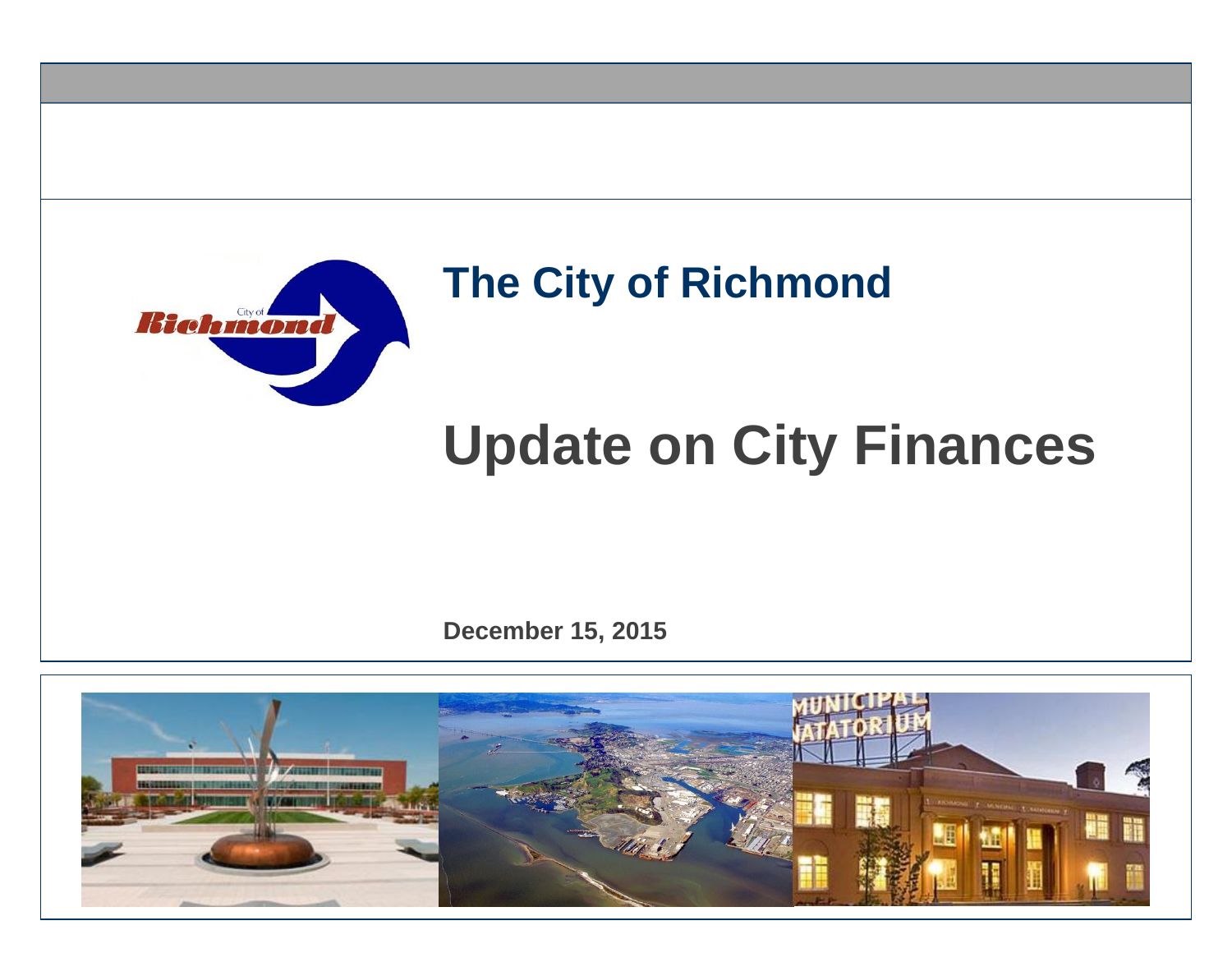

- I. Management Update
- II.Financial Update:
	- FY 2014-15 (unaudited financial results)
	- FY 2015-16 Year-to-Date
- III.Debt Profile and Debt Management
- IV.Closing Remarks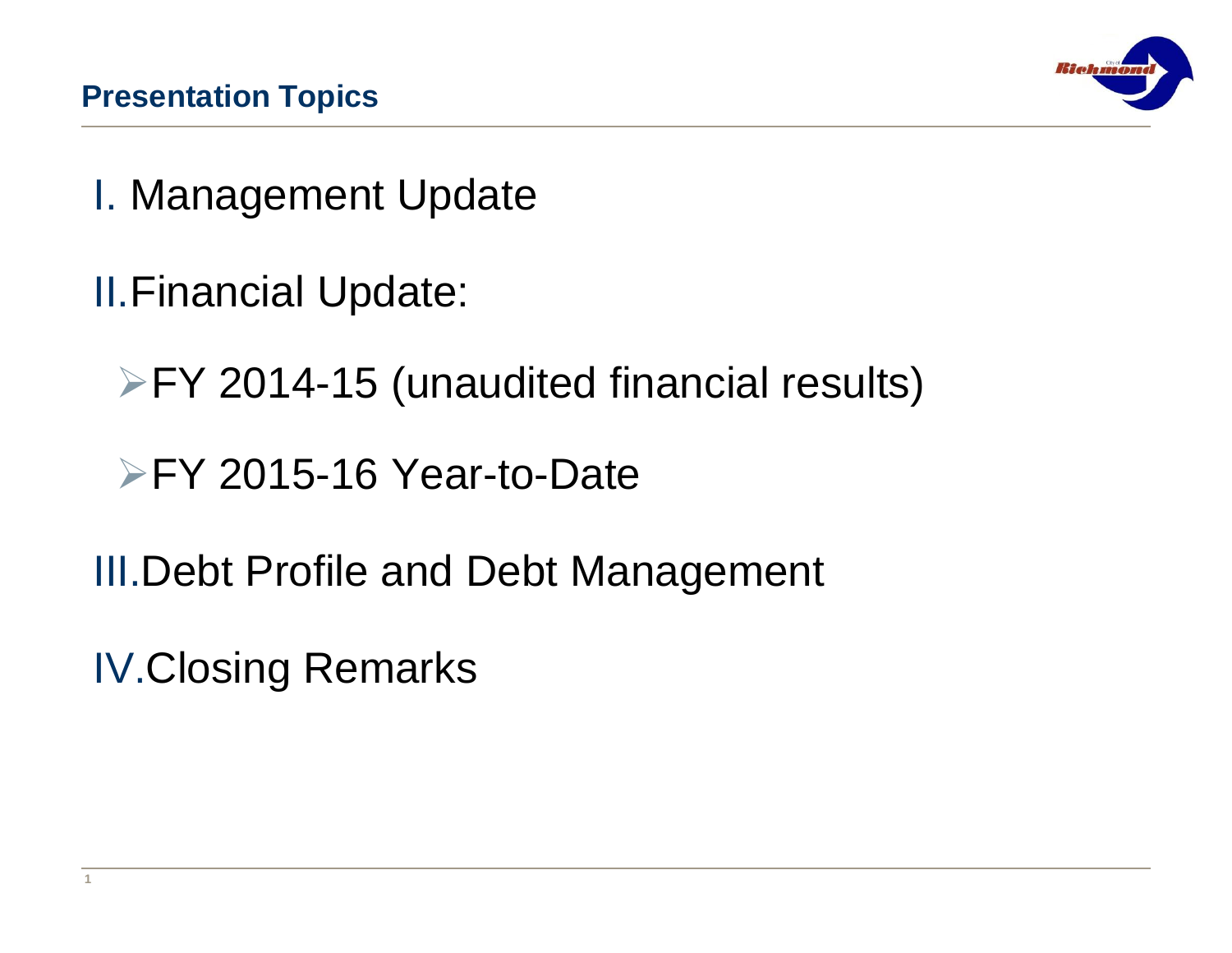



## **I. Management Update**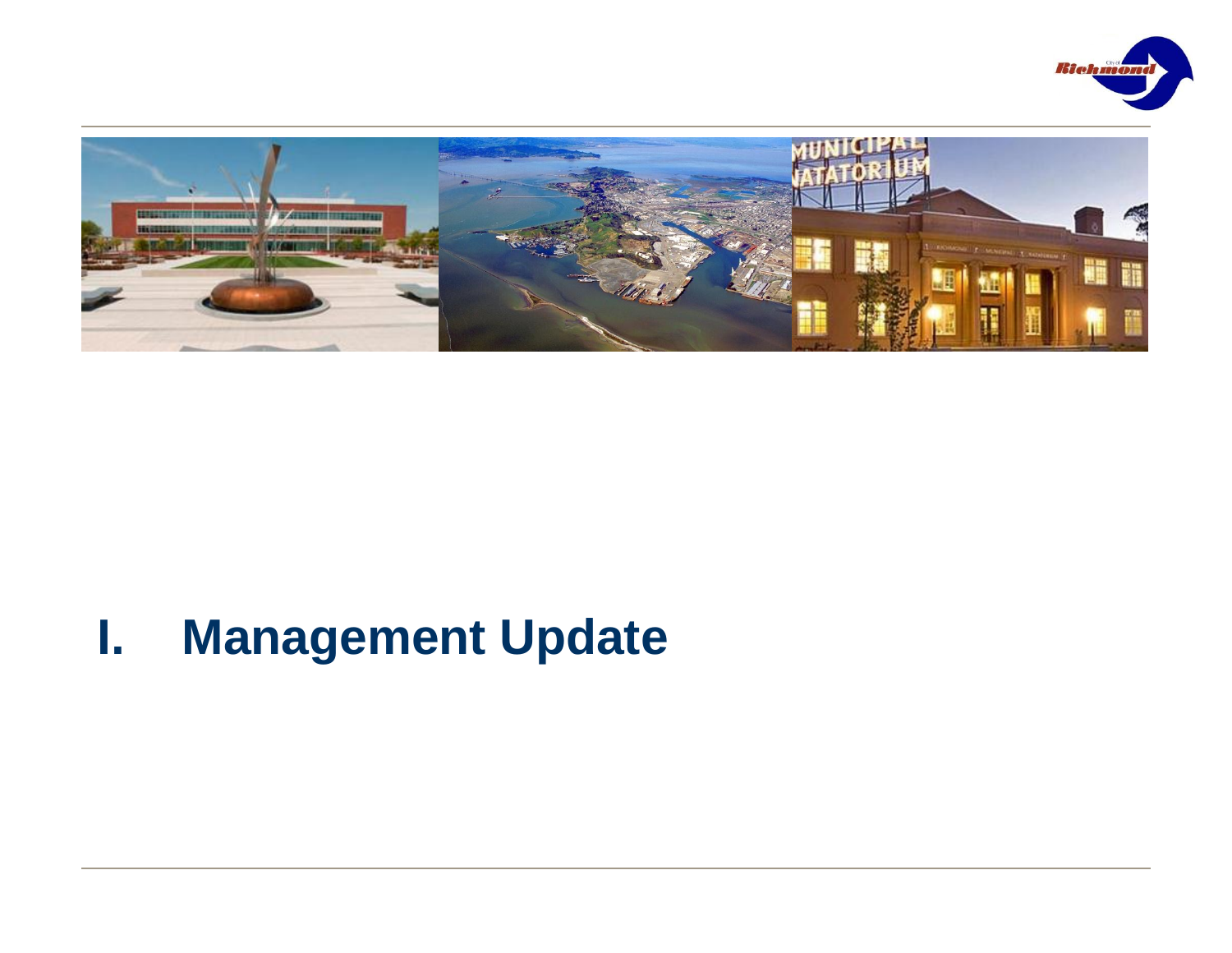

#### $\Box$  Key financial strategies

- Recession strategy focused on maintaining critical services to continue crime reduction and preserve marketable quality of life despite a \$20 million reduction in top three revenue sources at lowest point of recession
- Current strategy focuses on rebuilding fiscal strength
- 27% reduction in City employees since FY 2007-08
- Budget surplus in FY 2014-15, and balanced budget in FY 2015-16
- **□** Richmond's economy and tax base has rebounded
	- $\blacktriangleright$  Unemployment lowest since WWII 5.4%
	- Commercial real estate at all-time high value and all-time low vacancy rates
	- Residential real estate +15.1% in the past year, and projected +4.5% in the coming year
	- $\geq 1,000$  new residential units approved in 2015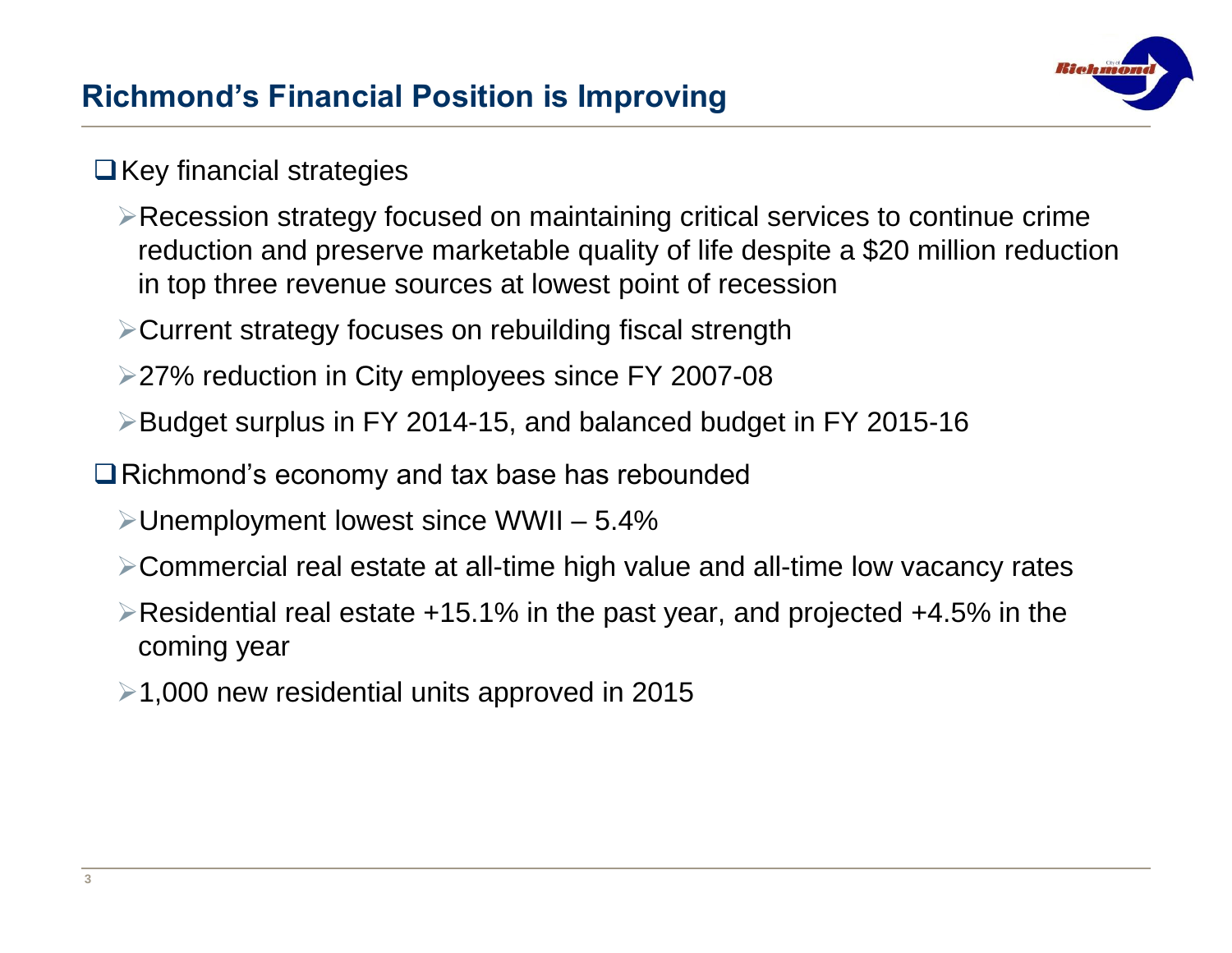#### **Richmond's Financial Position is Improving**



- □ FY2014-15 unaudited results show improvement in all major financial metrics
	- $\geq$  General Fund showed a net surplus of more than \$2.0 million
		- General Fund revenues significantly above and expenditures significantly below budget
	- All Governmental Funds produced positive contributions to fund balance
	- Ending General Fund cash and investments at \$7.2 million in FY2015 versus \$3.7 million in FY2014
- $\Box$  On June 30<sup>th</sup>, City Council passed a budget for FY2015-16 that does not utilize reserves
	- Revenues and expenditures aligned at \$144.4 million each
	- $\triangleright$  Reflects implementation of all negotiated pay increases effective July 1<sup>st</sup>
	- Balance achieved through additional revenues (including Measure U) and City-wide expenditure reductions (14 of 16 City departments), including elimination of 28 positions (mostly vacant)
		- Total budgeted positions have declined by 184 (FTE) since FY2008-09
	- $\triangleright$  Results through November trending on track with budget
		- Revenues generally tracking within budget, with already positive budget variances in Property Taxes, Utility User's Tax, and real estate transfer tax
		- **Expenditures tracking within budget and slightly below the 25% threshold for the first quarter**
- □ Potential for approximately \$18 million of non-operating additions to General Fund cash through 2016, including \$9.5 million contracted Terminal 1 sale
- $\Box$  Initial five-year projections completed with a financial model that allows for analysis of various operating scenarios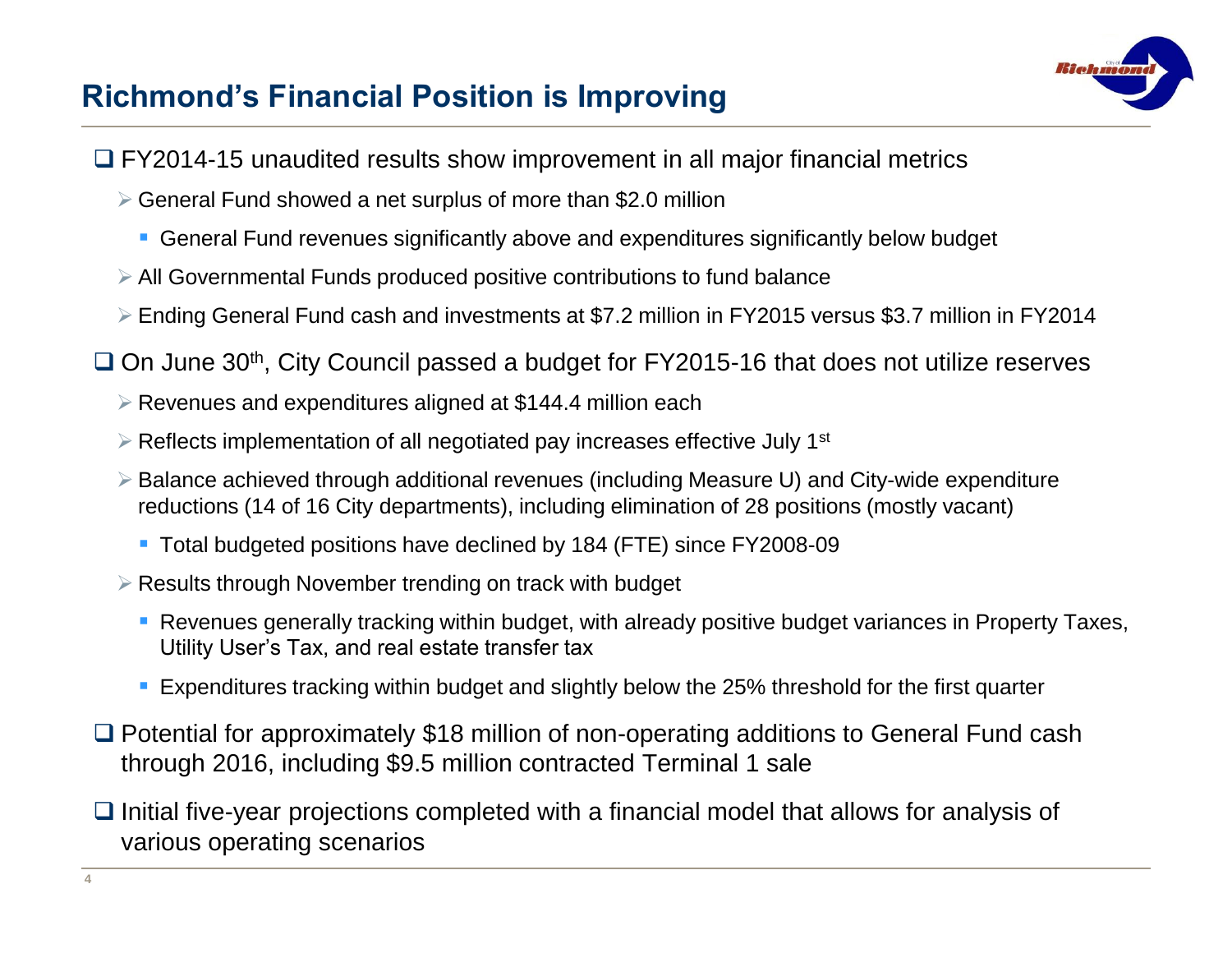



## **II. Financial Update**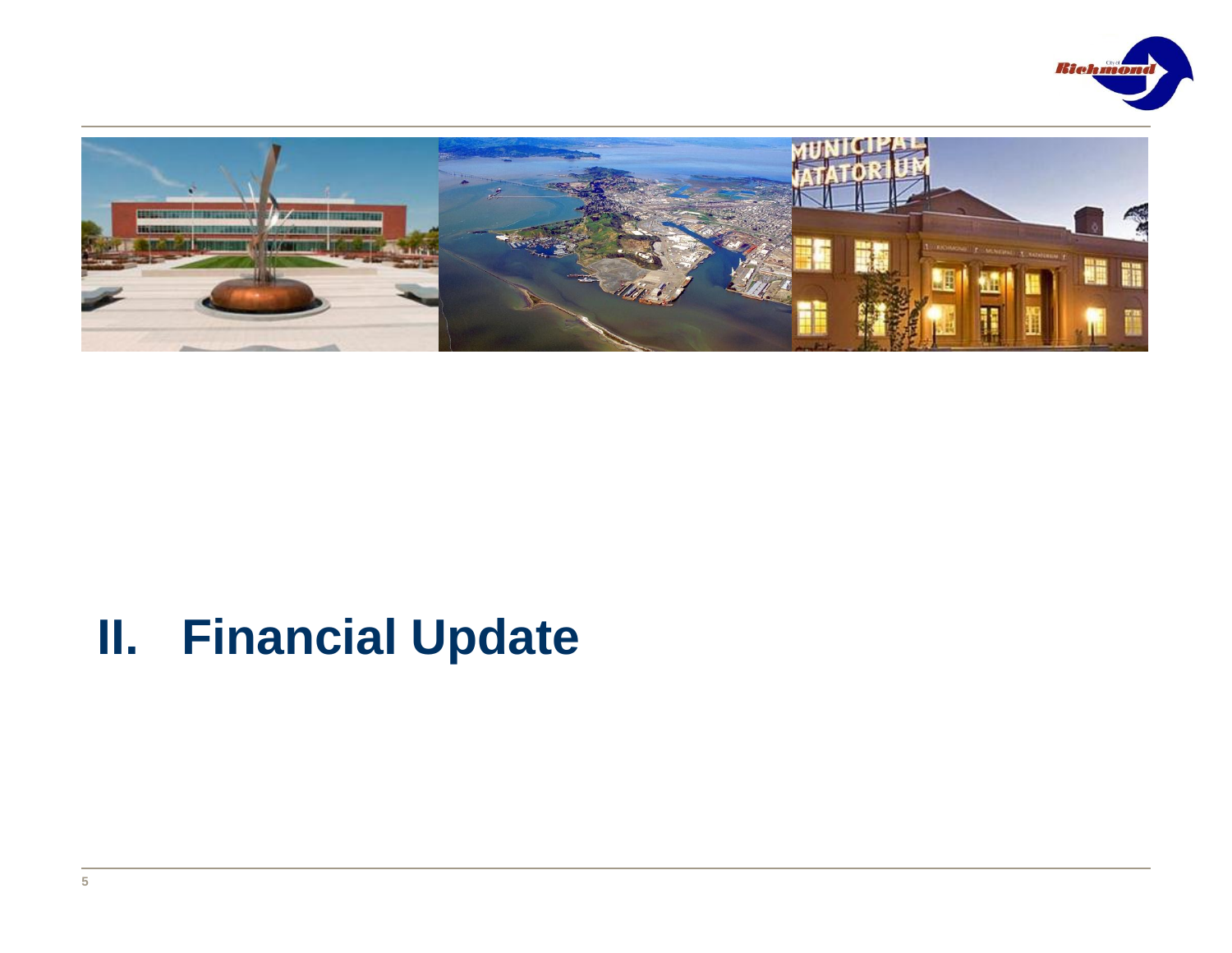#### **FY2014-15 Unaudited Results – Governmental Funds Statement of Revenues, Expenditures, and Changes in Fund Balance**

|                                        | General       | <b>Cost Recovery</b> | <b>Community</b><br>Development and<br><b>Loan Programs</b> | <b>Other</b><br>Governmental<br><b>Funds</b> | <b>Total</b><br>Governmental<br><b>Funds</b> |
|----------------------------------------|---------------|----------------------|-------------------------------------------------------------|----------------------------------------------|----------------------------------------------|
| <b>REV ENUES</b>                       |               |                      |                                                             |                                              |                                              |
| Property taxes                         | 32,711,182    |                      |                                                             | 15,593,411                                   | 48,304,593                                   |
| Sales taxes                            | 33,131,486    |                      |                                                             |                                              | 33,131,486                                   |
| Utility user taxes                     | 48,299,957    |                      |                                                             |                                              | 48,299,957                                   |
| Other taxes                            | 9,918,446     |                      |                                                             |                                              | 9,918,446                                    |
| Licenses, permits and fees             | 4,434,240     | 6,405,372            | 462,892                                                     | 3,300,520                                    | 14,603,024                                   |
| Developer revenue sharing              |               |                      |                                                             |                                              |                                              |
| Fines, forfeitures and penalties       | 482,567       | 849,667              |                                                             | 21,284                                       | 1,353,518                                    |
| Use of money and property              | 77,213        |                      | 119,822                                                     | 29,478                                       | 226,513                                      |
| Intergovernmental                      | 2,279,431     | 1,680,081            | 1,943,396                                                   | 11,507,556                                   | 17,410,464                                   |
| Charges for services                   | 4,260,887     | 3,887,850            |                                                             | 498,667                                      | 8,647,404                                    |
| Pension stabilization revenue          |               |                      |                                                             | 954,202                                      | 954,202                                      |
| Settlement reimbursement               |               |                      |                                                             |                                              |                                              |
| Other                                  | 768,618       | 16,345               | 65,738                                                      | 387,898                                      | 1,238,599                                    |
| Rent                                   | 809,111       |                      |                                                             |                                              | 809,111                                      |
| <b>Total Revenues</b>                  | 137, 173, 138 | 12,839,315           | 2,591,848                                                   | 32,293,016                                   | 184,897,317                                  |
| <b>EXPENDITURES</b>                    |               |                      |                                                             |                                              |                                              |
| Current:                               |               |                      |                                                             |                                              |                                              |
| General government                     | 16,436,139    | 7,248,840            |                                                             | 3,230,844                                    | 26,915,823                                   |
| Public safety                          | 83,858,316    | 4,301,549            |                                                             | 1,115,082                                    | 89,274,947                                   |
| Public w orks                          | 18,686,950    | 3,445,185            |                                                             | 1,183,503                                    | 23,315,638                                   |
| Community development                  |               |                      | 170,262                                                     | 4,406,120                                    | 4,576,382                                    |
| Cultural and recreational              | 9,561,733     |                      |                                                             | 354,497                                      | 9,916,230                                    |
| Housing and redevelopment              |               |                      | 2,583,435                                                   | 81,400                                       | 2,664,835                                    |
| Capital outlay                         | 256,353       | 157,683              | 200,000                                                     | 8,214,009                                    | 8,828,045                                    |
| Debt Service:                          |               |                      |                                                             |                                              |                                              |
| Principal                              | 1,320,696     |                      | 815,967                                                     | 5,733,096                                    | 7,869,759                                    |
| Interest and fiscal agent fees         | 610,574       |                      |                                                             | 2,531,705                                    | 3,142,279                                    |
| <b>Total Expenditures</b>              | 130,730,761   | 15, 153, 257         | 3,769,664                                                   | 26,850,256                                   | 176,503,938                                  |
| (EXCESS) DEFICIENCY OF REVENUES        |               |                      |                                                             |                                              |                                              |
| OVER (UNDER) EXPENDITURES              | 6,442,377     | (2,313,942)          | (1, 177, 816)                                               | 5,442,760                                    | 8,393,379                                    |
| OTHER FINANCING SOURCES (USES)         |               |                      |                                                             |                                              |                                              |
| <b>Issuance of debt</b>                |               |                      | 567,711                                                     | 515,527                                      | 1,083,238                                    |
| <b>Bond Premium</b>                    | 82,880        |                      |                                                             |                                              | 82,880                                       |
| Proceeds from sale of property         | 268,927       |                      |                                                             |                                              | 268,927                                      |
| Transfers in                           | 3,520,095     | 4,359,670            | 714,293                                                     | 3,699,038                                    | 12,293,096                                   |
| Transfers (out)                        | (8,268,026)   |                      |                                                             | (6,496,140)                                  | (14, 764, 166)                               |
| Total Other Financing Sources (Uses)   | (4,396,124)   | 4,359,670            | 1,282,004                                                   | (2, 281, 575)                                | (1,036,025)                                  |
| <b>NET CHANGE IN FUND BALANCES</b>     | 2,046,253     | 2,045,728            | 104,188                                                     | 3,161,185                                    | 7,357,354                                    |
| <b>BEGINNING FUND BALANCES</b>         |               |                      |                                                             |                                              |                                              |
| (DEFICITS), AS RESTATED                | 26,732,204    | (10,692,364)         | 21,803,327                                                  | 13,461,779                                   | 51,304,946                                   |
| <b>ENDING FUND BALANCES (DEFICITS)</b> | 28,778,457    | (8,646,636)          | 21.907.515                                                  | 16.622.964                                   | 58.662.300                                   |

 $\Box$  Net surplus of \$2.0 million generated in the General Fund, and more than \$7.3 million of net surplus across all Governmental Funds

*Riehmond*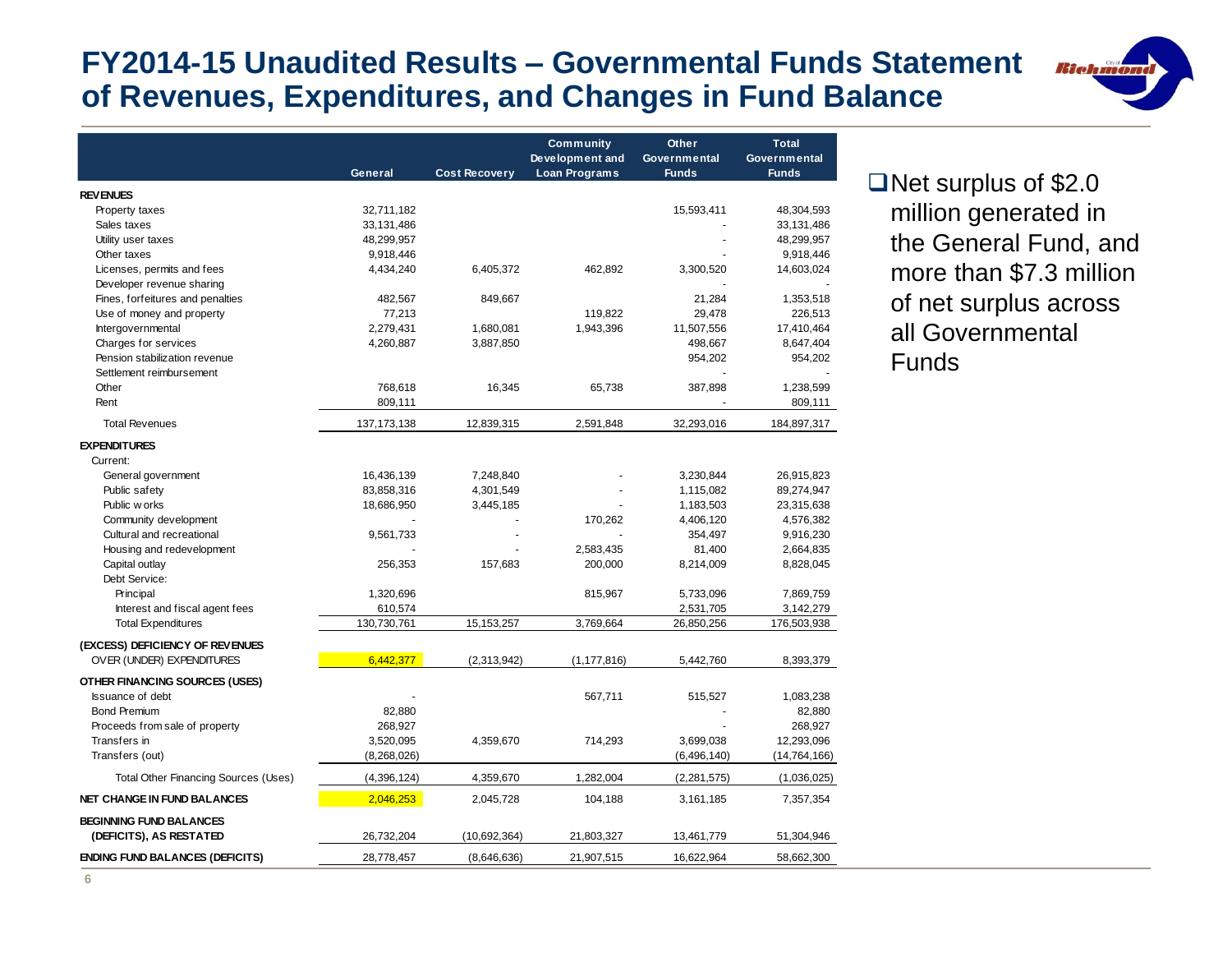#### **FY2014-15 Unaudited Results – Governmental Funds Balance Sheet**



|                                          |            |                      | Community          |               |              |
|------------------------------------------|------------|----------------------|--------------------|---------------|--------------|
|                                          |            |                      | <b>Development</b> | <b>Other</b>  | <b>Total</b> |
|                                          |            |                      | and Loan           | Governmental  | Governmental |
|                                          | General    | <b>Cost Recovery</b> | <b>Programs</b>    | <b>Funds</b>  | <b>Funds</b> |
| <b>ASSETS</b>                            |            |                      |                    |               |              |
| Cash and investments                     | 7,164,206  |                      |                    | 9,832,267     | 16,996,473   |
| Restricted cash and investments          | 2,534      |                      | 2,942,278          | 15,725,361    | 18,670,173   |
| Receivables:                             |            |                      |                    |               |              |
| Accounts, net                            | 9,699,763  | 2,315,304            | 122,000            | 1,663,630     | 13,800,698   |
| <b>Interest</b>                          | 69         |                      |                    | 13            | 82           |
| Grants                                   | 702,136    | 680,448              | 866.726            | 3,486,620     | 5,735,930    |
| Loans                                    | 3,964,967  |                      | 33,066,175         | 1,011,214     | 38,042,355   |
| Properties held for resale               |            |                      | 1,323,538          | 648,238       | 1,971,776    |
| Due from other funds                     |            |                      |                    |               |              |
| Advances to other funds                  | 14,879,928 |                      |                    |               | 14,879,928   |
| Prepaids, supplies and other assets      | 585,167    |                      | 5,230              | 485           | 590,881      |
| <b>Total Assets</b>                      | 36,998,770 | 2,995,752            | 38,325,947         | 32,367,828    | 110,688,296  |
| <b>LIABILITIES</b>                       |            |                      |                    |               |              |
| Accounts payable and accrued liabilities | 2,751,680  | 334,696              | 86,494             | 1,571,383     | 4,744,253    |
| Refundable deposits                      | 68,334     | 452,238              |                    |               | 520,572      |
| Due to other funds                       |            | 8,527,375            | 1,173,098          | 3,476,858     | 13, 177, 331 |
| Unearned revenue                         | 4,252,202  | 1,712,077            |                    | 7,238,509     | 13,202,789   |
| Advances from other funds                |            |                      |                    |               |              |
| Note payable                             |            |                      |                    |               |              |
| <b>Total Liabilities</b>                 | 7,072,216  | 11,026,386           | 1,259,592          | 12,286,750    | 31,644,944   |
| DEFERRED INFLOWS OF RESOURCES            |            |                      |                    |               |              |
| Unavailable revenue                      | 1,148,097  | 616,002              | 15,158,840         | 3,458,113     | 20,381,052   |
|                                          |            |                      |                    |               |              |
| <b>FUND BALANCES</b>                     |            |                      |                    |               |              |
| Nonspendable                             | 18,924,845 |                      |                    |               | 18,924,845   |
| Restricted                               |            |                      | 21,907,515         | 17,301,376    | 39,208,891   |
| Assigned                                 | 23,934     |                      |                    | 447,441       | 471,375      |
| Unassigned                               | 9,829,678  | (8,646,636)          |                    | (1, 125, 853) | 57,189       |
| <b>Total Fund Balances (Deficits)</b>    | 28,778,457 | (8,646,636)          | 21,907,515         | 16,622,964    | 58,662,300   |
| Total Liabilities, Deferred Inflows of   |            |                      |                    |               |              |
| <b>Resources and Fund Balances</b>       | 36.998.770 | 2,995,752            | 38,325,947         | 32, 367, 828  | 110,688,296  |

**O**Governmental cash and investments total approximately \$17.0 million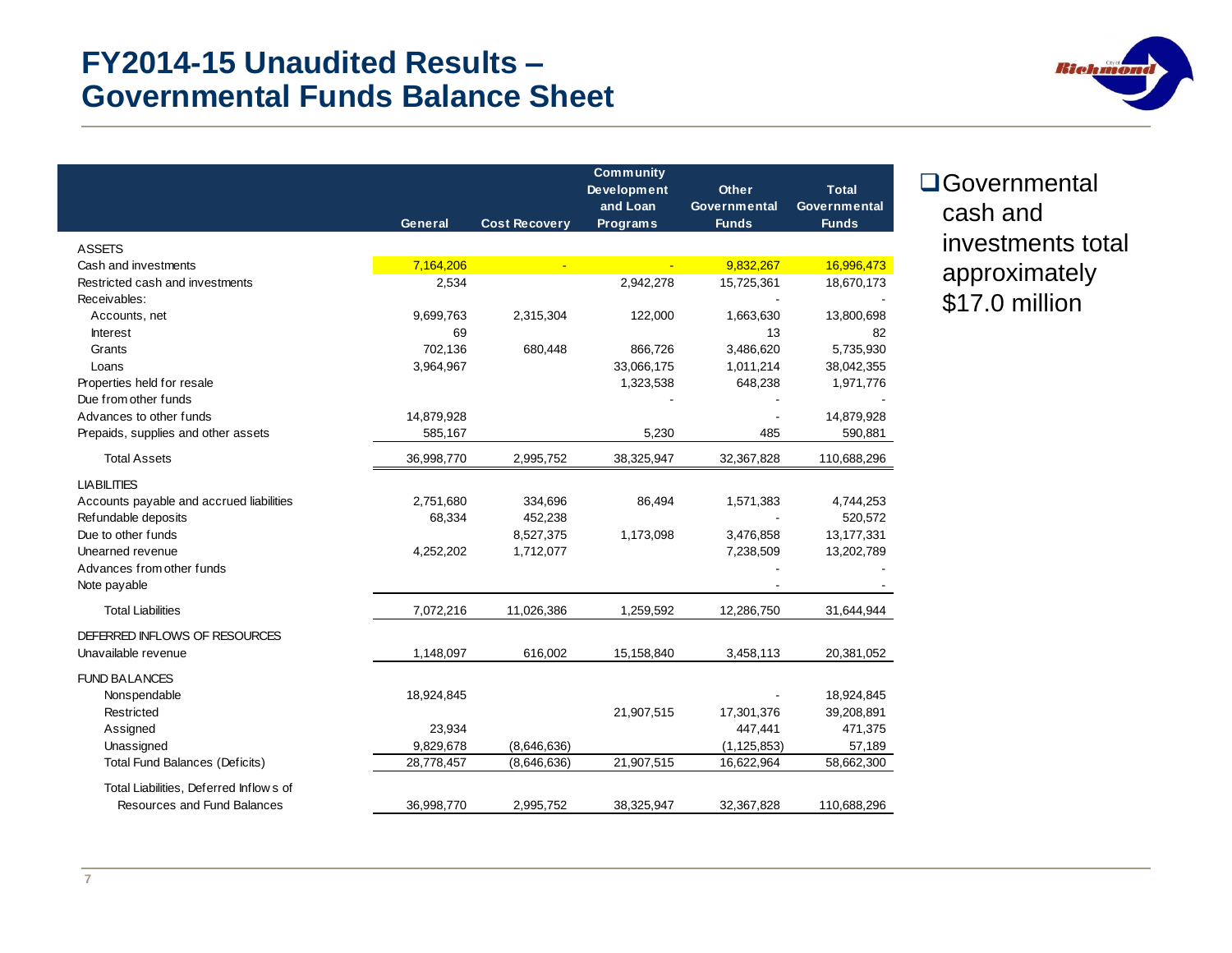#### **General Fund Budget to Actual Comparison – FY 2013-14 and FY 2014-15**

|                                      |                        | <b>City of Richmond</b>                  |               |                        |                     |               |
|--------------------------------------|------------------------|------------------------------------------|---------------|------------------------|---------------------|---------------|
|                                      |                        | <b>General Fund Comparative Analysis</b> |               |                        |                     |               |
|                                      | <b>Original Budget</b> | <b>Final Budget</b>                      | <b>Actual</b> | <b>Original Budget</b> | <b>Final Budget</b> | <b>Actual</b> |
|                                      | FY 2014                | FY 2014                                  | FY 2014       | FY 2015                | FY 2015             | FY 2015       |
| Revenues:                            |                        |                                          |               |                        |                     |               |
| Property tax                         | 34,527,660             | 28,806,495                               | 28,950,340    | 31,226,979             | 32,390,735          | 32,711,182    |
| Sales tax                            | 31,442,633             | 29,665,216                               | 29,627,711    | 31,101,354             | 33,565,958          | 33,131,486    |
| Utility user fees                    | 51,088,925             | 49,379,108                               | 48,033,706    | 50,358,779             | 48,807,979          | 48,299,957    |
| Other taxes                          | 7,248,989              | 7,683,989                                | 7,053,691     | 7,457,098              | 8,297,098           | 9,918,446     |
| Licenses, permits and fees           | 2,984,600              | 2,984,600                                | 2,471,455     | 4,436,078              | 4,495,078           | 4,434,240     |
| Fines, forfeitures and penalties     | 325,000                | 325,000                                  | 296,757       | 334,750                | 334,750             | 482,567       |
| Use of money and property            | 335,038                | 335,038                                  | 44,408        | 86,708                 | 86,708              | 77,213        |
| Intergovernmental                    | 1,179,746              | 1,515,476                                | 1,924,544     | 891,797                | 2,067,028           | 2,279,431     |
| Charges for services                 | 3,546,740              | 4,247,958                                | 4,314,503     | 3,189,506              | 4,248,534           | 4,260,887     |
| Rent                                 | 716,070                | 648,863                                  | 708,626       | 813,265                | 843,015             | 809,111       |
| Other                                | 826,911                | 679,699                                  | 1,018,222     | 1,034,825              | 986,014             | 768,618       |
| <b>Total Revenues</b>                | 134,222,312            | 126,271,442                              | 124,443,963   | 130,931,139            | 136,122,897         | 137, 173, 138 |
| Expenditures:                        |                        |                                          |               |                        |                     |               |
| Current                              |                        |                                          |               |                        |                     |               |
| General government                   | 17,655,364             | 17,848,946                               | 16,534,537    | 18,319,969             | 12,595,858          | 16,436,139    |
| Public safety                        | 82,608,665             | 82,779,129                               | 85,843,324    | 86,679,091             | 88,222,230          | 83,858,316    |
| Public w orks                        | 21,483,091             | 20,348,195                               | 19,413,504    | 19,346,042             | 20,015,420          | 18,686,950    |
| Cultural and recreational            | 11,651,303             | 10,665,841                               | 10,052,848    | 10,562,852             | 10,741,612          | 9,561,733     |
| Capital outlay                       | 213,742                | 555,612                                  | 343,303       | 670,772                | 695,377             | 256,353       |
| Debt Service:                        |                        |                                          |               |                        |                     |               |
| Principal                            | 1,019,724              | 1,019,724                                | 1,228,729     | 1,248,895              | 1,248,895           | 1,320,696     |
| Interest and fiscal charges          | 242,169                | 242,169                                  | 484,672       | 353,417                | 353,417             | 610,574       |
| <b>Total Expenditures</b>            | 134,874,058            | 133,459,616                              | 133,900,917   | 137,181,038            | 133,872,809         | 130,730,761   |
| Net Revenues                         | (651, 746)             | (7, 188, 174)                            | (9, 456, 954) | (6, 249, 899)          | 2,250,088           | 6,442,377     |
| Other Financing Sources (Uses):      |                        |                                          |               |                        |                     |               |
| <b>Bond Premium</b>                  | 109,701                | 109,701                                  |               | 25,000                 | 82,880              | 82,880        |
| Proceeds from Sale of Property       | 100,000                | 200,000                                  | 174,874       | 100,000                | 189,066             | 268,927       |
| Transfers in                         | 8,132,920              | 8,213,493                                | 8,193,609     | 3,162,471              | 3,162,471           | 3,520,095     |
| Transfers out                        | (9,843,340)            | (8,855,597)                              | (8, 195, 038) | (7,948,323)            | (7,843,221)         | (8,268,026)   |
| Total other Financing Sources (Uses) | (1,500,719)            | (332, 403)                               | 173,445       | (4,660,852)            | (4,408,804)         | (4,396,124)   |
| Net Change in Fund Balance           | (2, 152, 465)          | (7,520,577)                              | (9, 283, 509) | (10,910,751)           | (2, 158, 716)       | 2,046,253     |
| Fund balance, July 1, as restated    | 36,825,337             | 36,825,337                               | 36,825,337    | 26,732,204             | 26,732,204          | 26,732,204    |
| Fund balance, June 30                | 34,672,872             | 29,304,760                               | 27,541,828    | 15,821,453             | 24,573,488          | 28,778,457    |

**Between the original** FY 2014-15 Budget and year-end, a \$6.25 million operating deficit turned into a \$6.4 million operating surplus, a swing of over \$12.6 million

**Biehm** 

**Net change in fund** balance changed similarly, with an originally projected \$10.9 million negative change, to a \$2.05 million positive change to fund balance

Source: FY 2014 CAFR, pg. 166; City of Richmond Finance Department for Unaudited FY 2015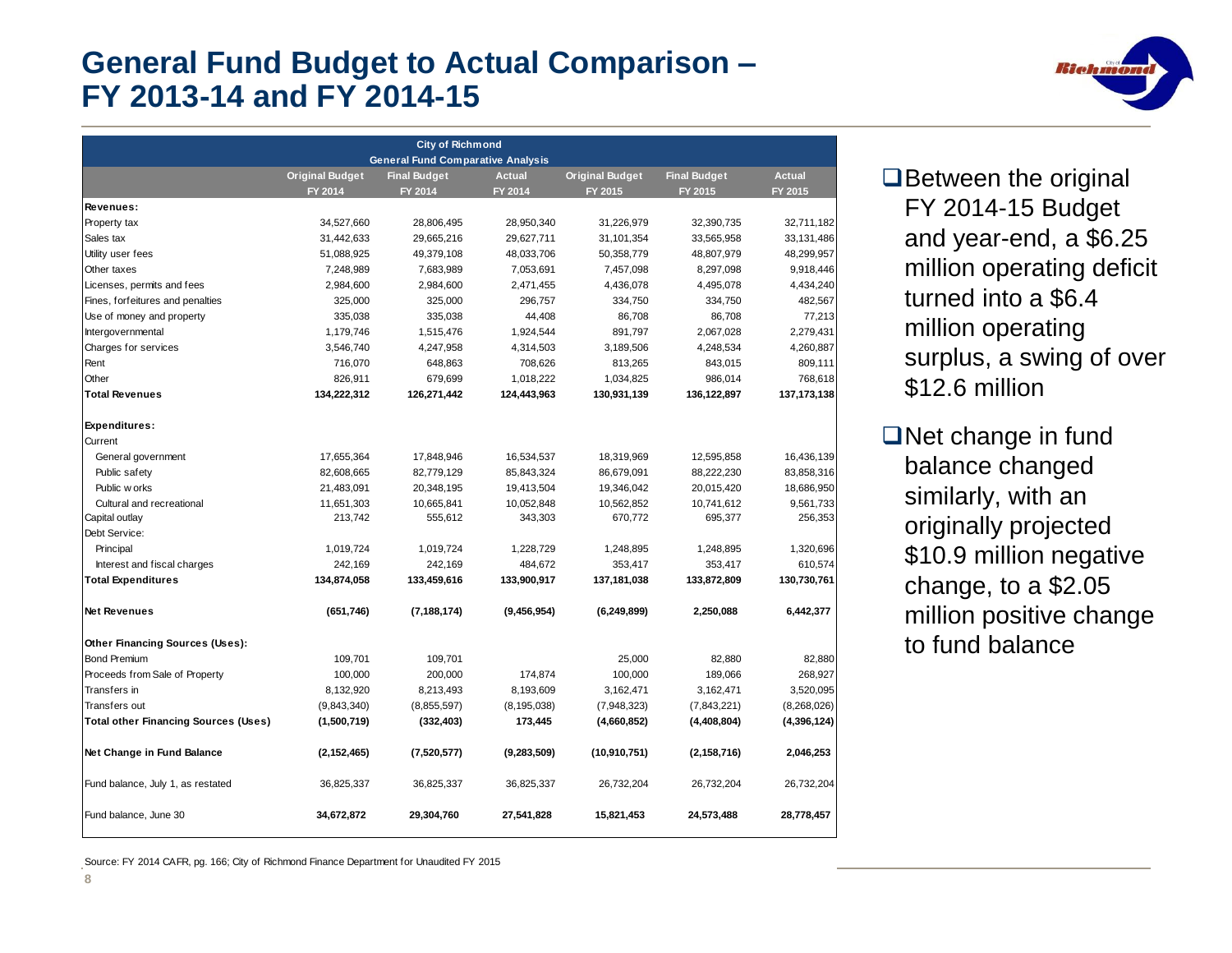#### **Budget versus Actual Results for the General Fund – FY2010-2015**

*Richmon* 

| <b>General Fund Original Budget vs. Actual Results</b>    |                |             |               |             |             |               |  |  |
|-----------------------------------------------------------|----------------|-------------|---------------|-------------|-------------|---------------|--|--|
|                                                           | Audited        | Audited     | Audited       | Audited     | Audited     | Unaudited     |  |  |
|                                                           | 2010           | 2011        | 2012          | 2013        | 2014        | 2015          |  |  |
| <b>Original Budget Operating Revenues</b>                 | 141,515,118    | 119,851,320 | 121,160,038   | 124,072,992 | 134,222,312 | 130,931,139   |  |  |
| Actual Operating Revenues                                 | 112,687,549    | 119,666,036 | 128,635,704   | 127,098,035 | 124,443,963 | 137, 173, 138 |  |  |
| <b>Original Budget Operating Expenditures</b>             | 141,249,113    | 122,054,896 | 125,948,690   | 127,326,424 | 134,874,058 | 137, 181, 038 |  |  |
| Actual Operating Expenditures <sup>1</sup>                | 122,954,044    | 123,449,887 | 134,846,869   | 127,089,660 | 133,900,917 | 130,730,762   |  |  |
| <b>Original Budget Operating Surplus (Deficiency)</b>     | 266,005        | (2,203,576) | (4,788,652)   | (3,253,432) | (651, 746)  | (6, 249, 899) |  |  |
| Actual Budget Operating Surplus (Deficiency) <sup>1</sup> | (10, 266, 495) | (3,783,851) | (6,211,165)   | 8,375       | (9,456,954) | 6,442,376     |  |  |
| Net Transfers plus Adjustments <sup>2</sup>               | 3,935,230      | 5,057,011   | 3,089,945     | (541, 391)  | 173,445     | (4,396,124)   |  |  |
| Actual Net Change in General Fund Balance                 | (6,331,265)    | 1,273,160   | (3, 121, 220) | (533,016)   | (9,283,509) | 2,046,253     |  |  |

<sup>1</sup> Source: City of Richmond FY 2010-2014 CAFRs and Unaudited FY2015 results

<sup>2</sup> Includes Net Transfers, Bond Premium, and Proceeds from Sale of Property

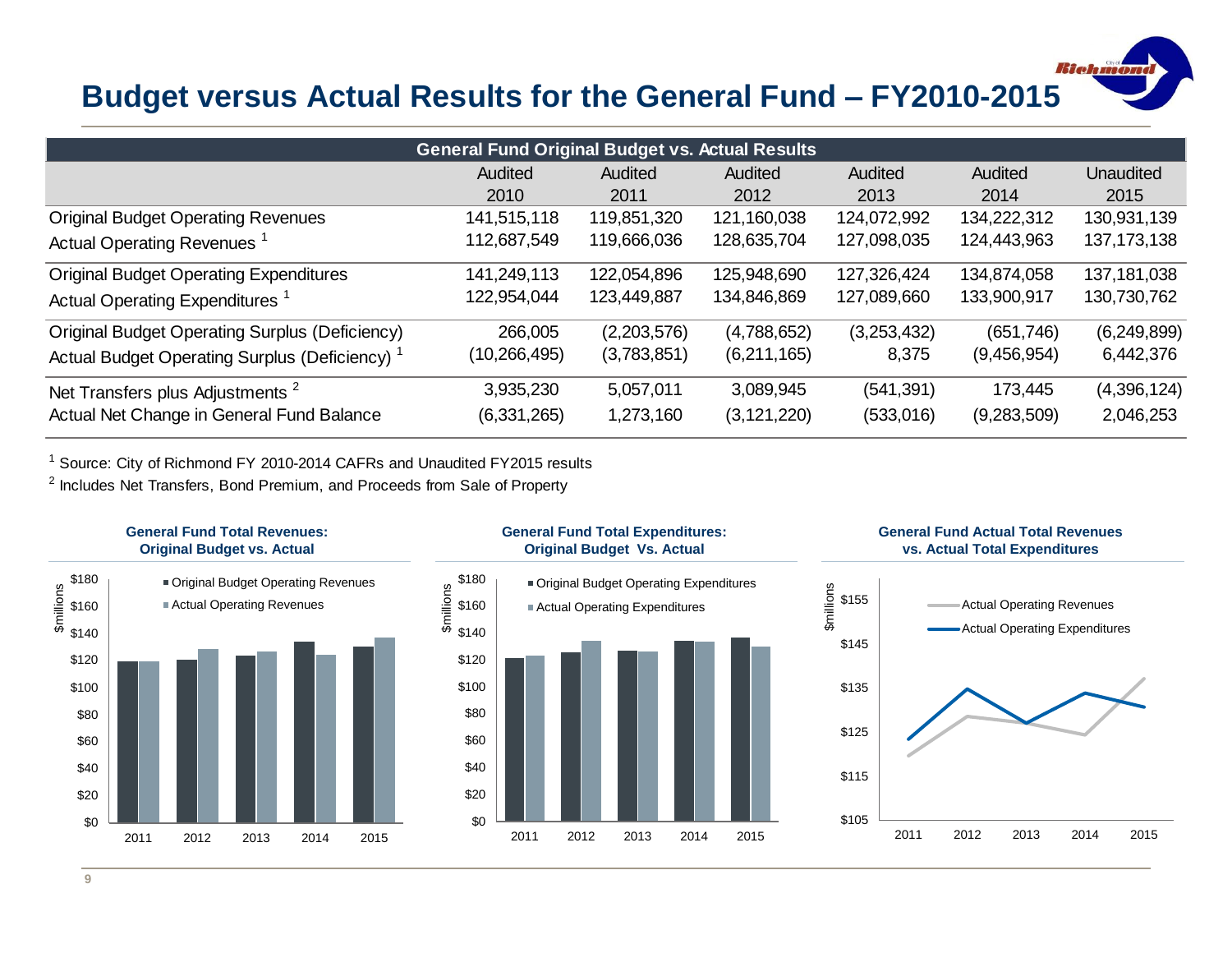#### **Governmental Funds Cash and Investments are Rebounding**

□Both General Fund cash and total Governmental Funds cash have nearly doubled since FY 2014



#### **Governmental Funds (General Fund & Other Governmental Funds) Cash and Investments**

**10**

General Fund Cash and Investments Other Governmental Funds Cash and Investments

*Richmo*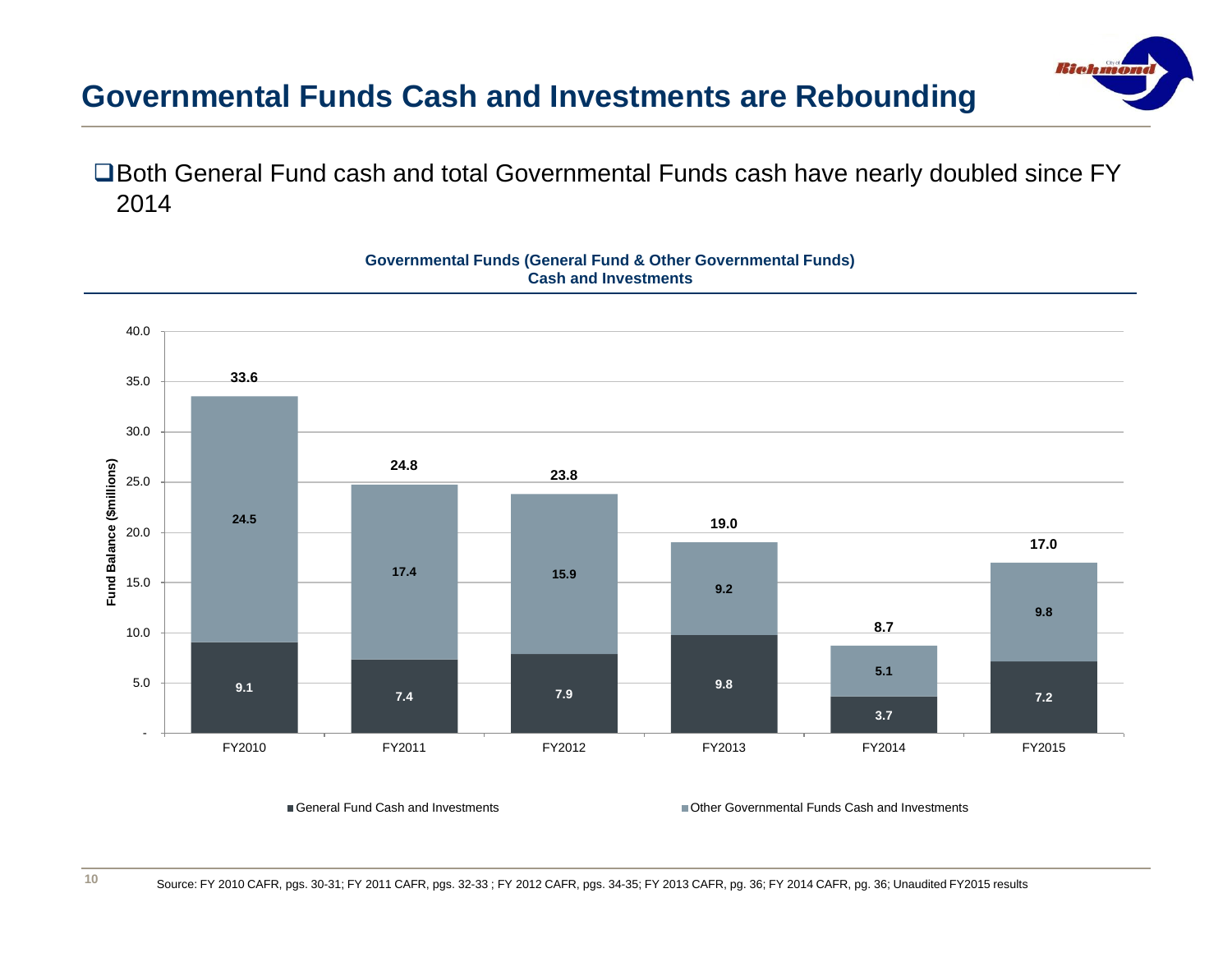#### **Fund Balances (General Fund) Expected to be Approximately \$28.8 Million for FY2014-15**



□Total fund balance is about 20.7% of FY 2014-15 GF expenditures and transfers out

Unassigned fund balance is about 7.1% of FY 2014-15 GF expenditures and transfers out

 $\triangleright$  Not an equivalent metric to City's cash reserves policy percentage



(1) FY2014-15 unaudited actuals; all other data based on audited financials.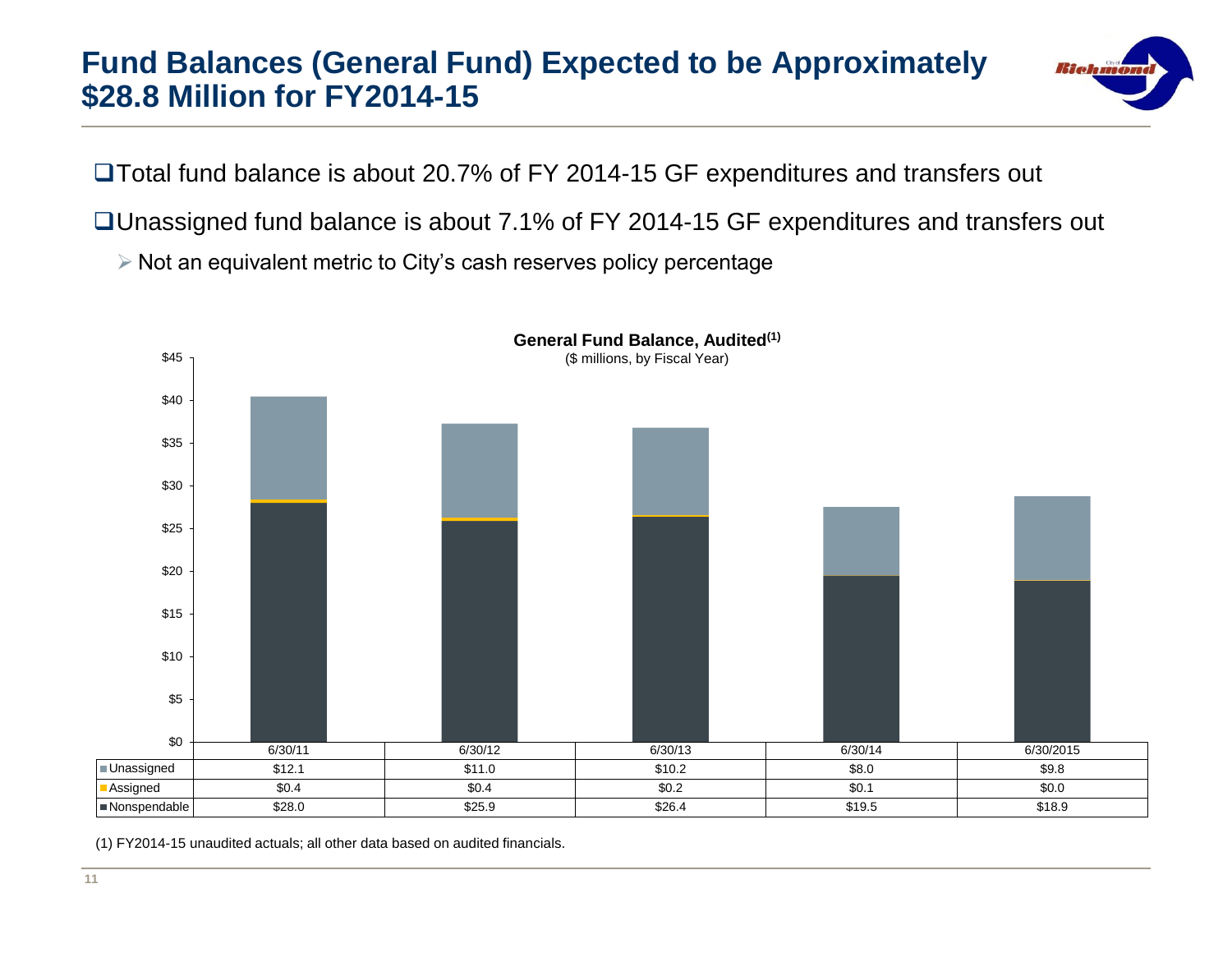

#### **Pension and OPEB**

|           |           | <b>CalPERS - Safety</b> |            |                     |           |            | <b>CalPERS - Miscellaneous</b> |                     |
|-----------|-----------|-------------------------|------------|---------------------|-----------|------------|--------------------------------|---------------------|
| Valuation | Accrued   |                         |            | <b>Funded Ratio</b> | Accrued   |            |                                | <b>Funded Ratio</b> |
| Date      | Liability | AVA                     | <b>MVA</b> | (MVA)               | Liability | <b>AVA</b> | <b>MVA</b>                     | (MVA)               |
| 6/30/09   | \$407.1   | \$383.9                 | \$279.5    | 68.7%               | \$322.8   | \$317.2    | \$231.4                        | 71.7%               |
| 6/30/10   | 426.5     | 394.7                   | 306.7      | 71.9%               | 349.3     | 325.8      | 253.8                          | 72.7%               |
| 6/30/11   | 448.1     | 408.7                   | 359.8      | 80.3%               | 370.1     | 335.0      | 295.5                          | 79.8%               |
| 6/30/12   | 470.1     | 416.1                   | 346.9      | 73.8%               | 382.1     | 338.4      | 282.3                          | 73.9%               |
| 6/30/13   | 493.1     | (1)                     | 378.4      | 76.7%               | 394.3     | (1)        | 304.2                          | 77.1%               |
|           |           |                         |            |                     |           |            |                                |                     |

(1) PERS ceased reporting actuarial value of assets with 6/30/2013 report.





#### Actuary estimated the OPEB UAAL to be \$125.5 million as of July 1, 2013

|                    | <b>Annual OPEB Cost</b> | Actual         | Percentage  | <b>Net OPEB</b>           |
|--------------------|-------------------------|----------------|-------------|---------------------------|
|                    | (AOC)                   | Contribution   | of AOC      | <b>Obligation (Asset)</b> |
| <b>Fiscal Year</b> | $($$ millions)          | $($$ millions) | Contributed | $($$ millions)            |
| 6/30/10            | \$6.78                  | \$2.48         | 36.6%       | $-$0.31$                  |
| 6/30/11            | 7.29                    | 2.85           | 39.1%       | 4.13                      |
| 6/30/12            | 8.05                    | 2.98           | 37.0%       | 16.91                     |
| 6/30/13            | 8.59                    | 4.03           | 46.9%       | 21.47                     |
| 6/30/14            | 11.43                   | 2.01           | 17.6%       | 30.89                     |
| 06/30/2015 (est.)  | 12.08                   | 5.32           | 44.0%       | 36.01                     |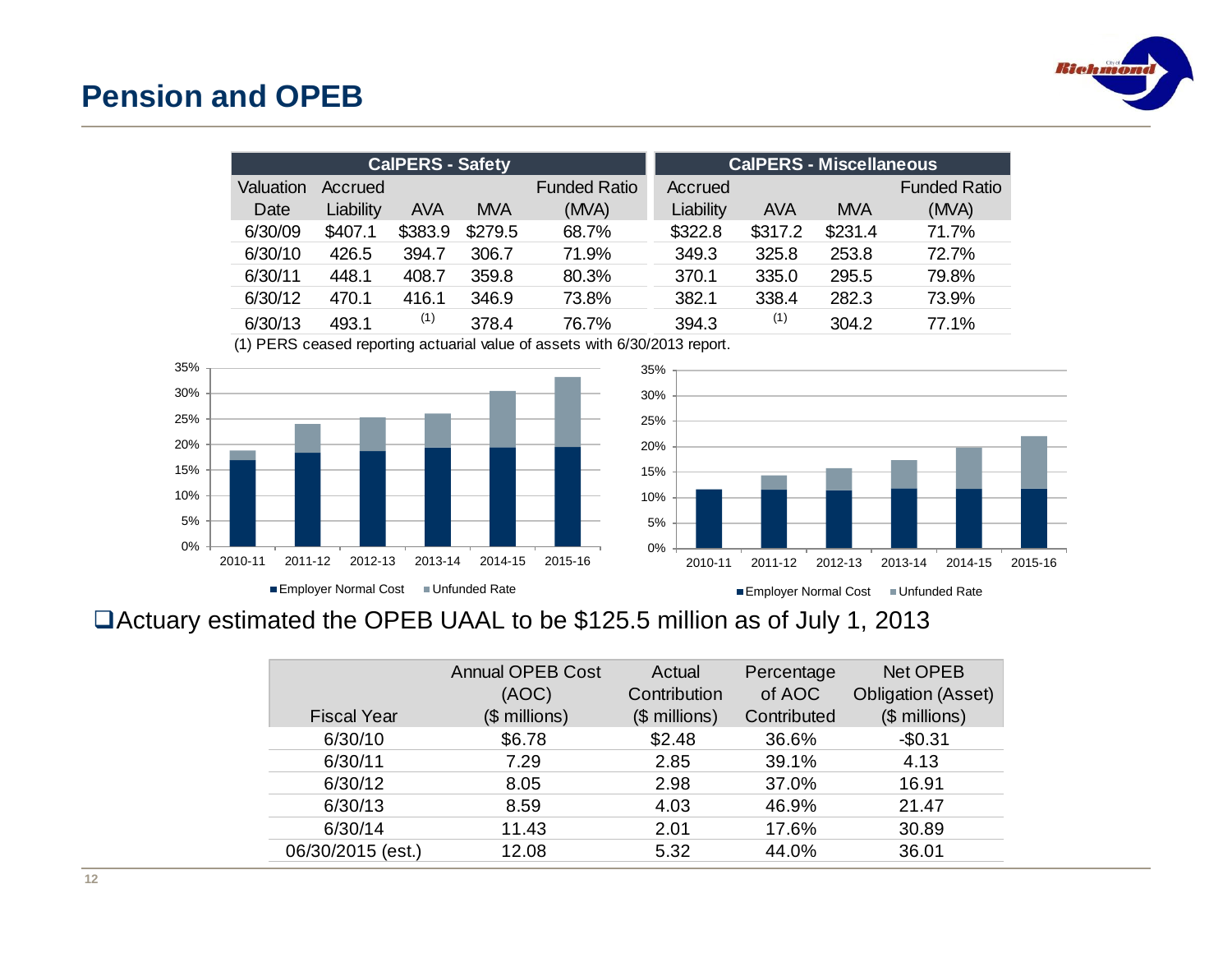

#### **FY 2015-16 Revenues as of November 2015**

| 0001-GENERAL FUND                   | <b>REVISED</b><br><b>BUDGET</b> | <b>YTD RECEIVED</b> | <b>AVAILABLE</b><br><b>BUDGET</b> | <b>42% THRESHOLD</b><br><b>PCT USED</b> |
|-------------------------------------|---------------------------------|---------------------|-----------------------------------|-----------------------------------------|
| <b>PROPERTY TAXES</b>               | 33,572,926                      | 1,036,806           | 32,536,120                        | 3.1%                                    |
| <b>SALES &amp; USE TAX</b>          | 42,321,811                      | 6,540,331           | 35,781,480                        | 15.5%                                   |
| <b>UTILITY USERS TAX</b>            | 43,883,499                      | 20,448,080          | 23,435,419                        | 46.6%                                   |
| <b>OTHER TAXES</b>                  | 9,493,433                       | 3,192,207           | 6,301,226                         | 33.6%                                   |
| <b>LICENSES, PERMITS &amp; FEES</b> | 4,726,275                       | 1,032,171           | 3,694,104                         | 21.8%                                   |
| <b>CHARGES FOR SERVICES</b>         | 3,567,509                       | 907,880             | 2,659,629                         | 25.4%                                   |
| <b>OTHER REVENUE</b>                | 2,352,559                       | 423,324             | 1,929,235                         | 18.0%                                   |
| <b>GRANTS</b>                       | 1,309,525                       | 312,747             | 996,777                           | 23.9%                                   |
| <b>OPER XFERS IN</b>                | 2,924,831                       | 1,162,537           | 1,762,294                         | 39.7%                                   |
| <b>TOTAL</b>                        | 144, 152, 368                   | 35,056,082          | 109,096,285                       | 24.3%                                   |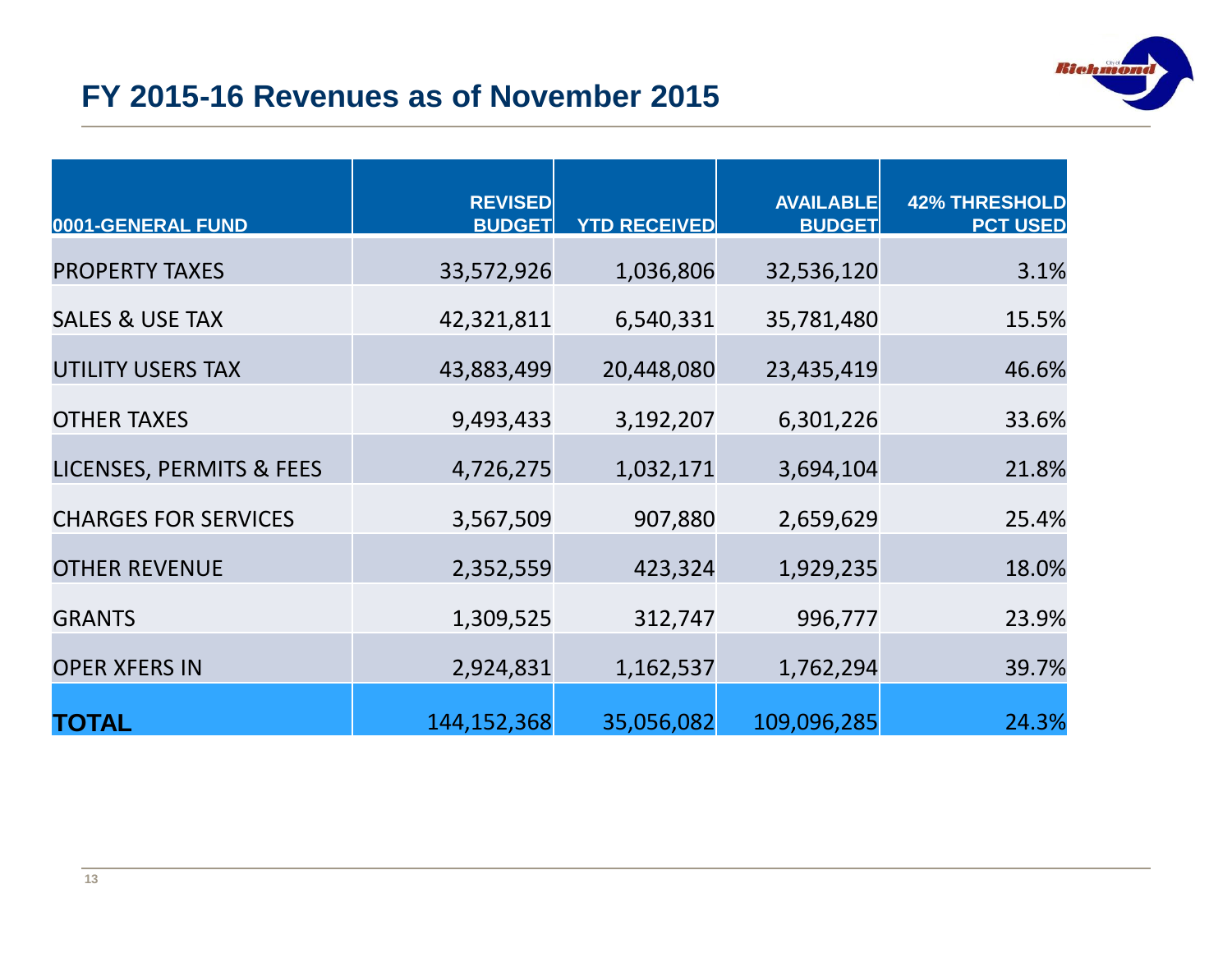

#### **FY 2015-16 Expenditures as of November 2015**

| 0001-GENERAL FUND                  | <b>REVISED</b><br><b>BUDGET</b> | <b>YTD</b><br><b>EXPENDED</b> | <b>ENCUMBS</b> | <b>AVAILABLE</b><br><b>BUDGET</b> | 42%<br><b>THRESHOLD</b><br><b>PCT USED</b> | <b>42%THRESHOLD</b><br>PCT USED w/<br><b>ENCUMBS</b> |
|------------------------------------|---------------------------------|-------------------------------|----------------|-----------------------------------|--------------------------------------------|------------------------------------------------------|
| <b>40 SALARIES AND WAGES</b>       | 69,464,709                      | 28,986,143                    |                | 40,478,566                        | 41.7%                                      | 41.7%                                                |
| <b>41 PYRLL/FRINGE BENEFIT</b>     | 38,853,351                      | 17, 114, 343                  |                | 21,739,007                        | 44.0%                                      | 44.0%                                                |
| 42 PROF & ADMIN                    | 8,596,004                       | 3,008,781                     | 2,515,207      | 3,072,016                         | 35.0%                                      | 64.3%                                                |
| <b>43 OTHER OPERATING</b>          | 5,923,005                       | 2,389,818                     | 2,859,330      | 673,857                           | 40.3%                                      | 88.6%                                                |
| <b>44 UTILITIES</b>                | 3,556,987                       | 1,325,693                     | 253,418        | 1,977,877                         | 37.3%                                      | 44.4%                                                |
| <b>45 EQPT &amp; CONTRACT SVCS</b> | 1,505,078                       | 720,723                       | 276,688        | 507,666                           | 47.9%                                      | 66.3%                                                |
| <b>46 PROVISN FOR INS LOSS</b>     | 12,000                          | 12,000                        |                | $\overline{0}$                    | 100.0%                                     | 100.0%                                               |
| 47 COST POOL                       | 13,010,340                      | 5,624,745                     |                | 7,385,595                         | 43.2%                                      | 43.2%                                                |
| <b>48 ASSET/CAPITAL OUTLAY</b>     | 511,789                         | 211,703                       |                | 300,086                           | 41.4%                                      | 41.4%                                                |
| <b>49 DEBT SVC EXPENDITURE</b>     | 1,456,258                       | 304,733                       |                | 1,151,525                         | 20.9%                                      | 20.9%                                                |
| 4A A87 COST PLAN REIMBS            | $-6,571,114$                    | $-2,772,915$                  |                | $-3,798,199$                      | 42.2%                                      | 42.2%                                                |
| <b>50 GRANT EXPENDITURES</b>       | 255,775                         | 47,180                        |                | 208,595                           | 18.4%                                      | 18.4%                                                |
| 91 OPER XFERS OUT                  | 7,437,495                       | 3,098,965                     |                | 4,338,530                         | 41.7%                                      | 41.7%                                                |
| <b>TOTAL</b>                       | 144,011,676                     | 60,071,911                    | 5,904,643      | 78,035,122                        | 41.7%                                      | 45.8%                                                |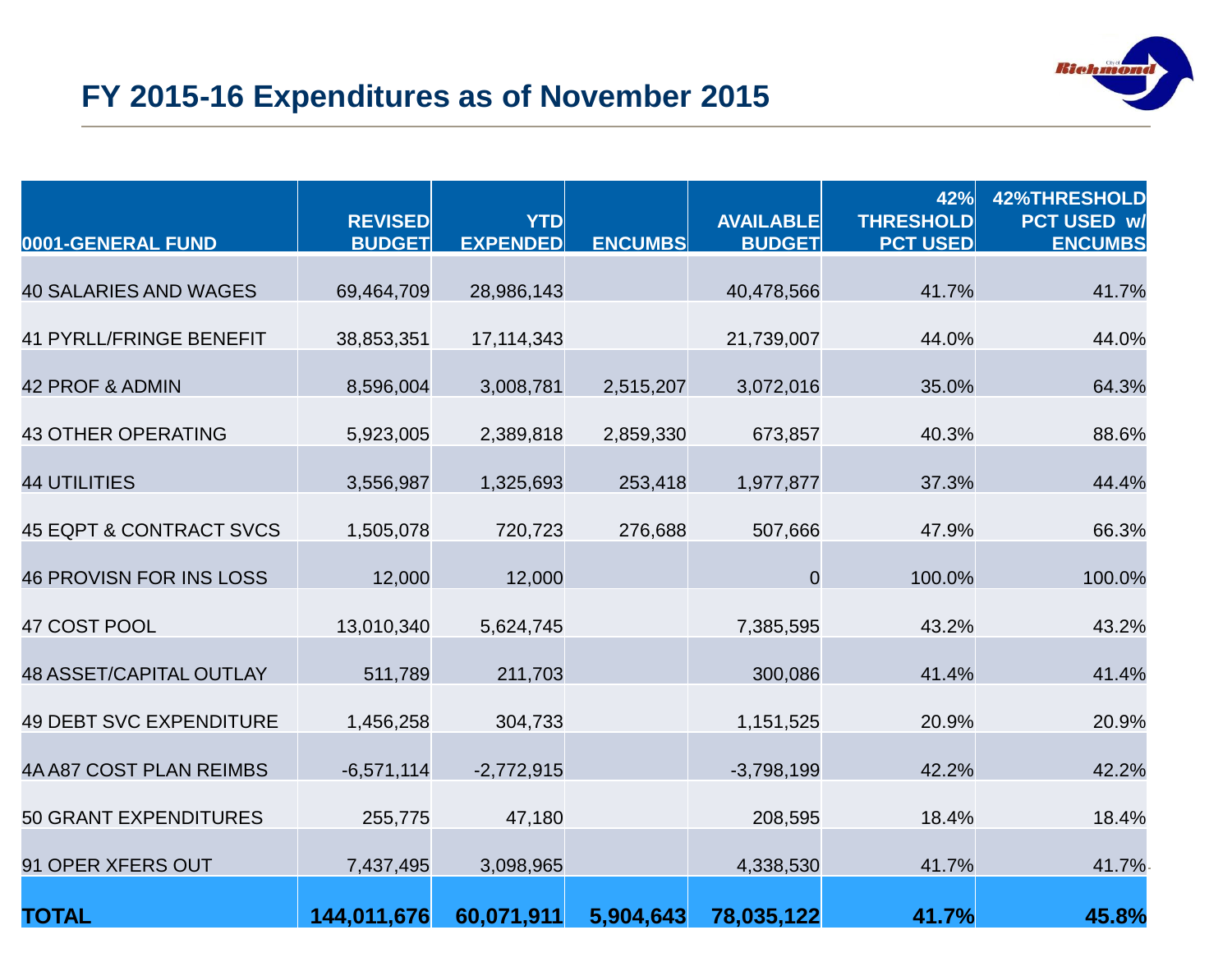

|                                           | FY2014-15<br><b>Adopted</b><br><b>Budget</b> | FY2014-15<br><b>Actuals</b> | FY2015-16<br><b>Adopted</b><br><b>Budget</b> | FY2015-16<br><b>Revised</b><br><b>Budget</b> |
|-------------------------------------------|----------------------------------------------|-----------------------------|----------------------------------------------|----------------------------------------------|
| <b>Total Revenue</b>                      | \$139,557,314                                | \$140,983,728               | \$144,386,591                                | \$144,152,368                                |
| Total<br><b>Expenditures</b>              | \$141,716,029                                | \$138,937,475               | \$144,386,494                                | \$144,011,676                                |
| <b>Net Operating</b><br>Surplus/(Deficit) | \$(2,158,715)                                | \$2,046,252                 | \$98                                         | \$140,691                                    |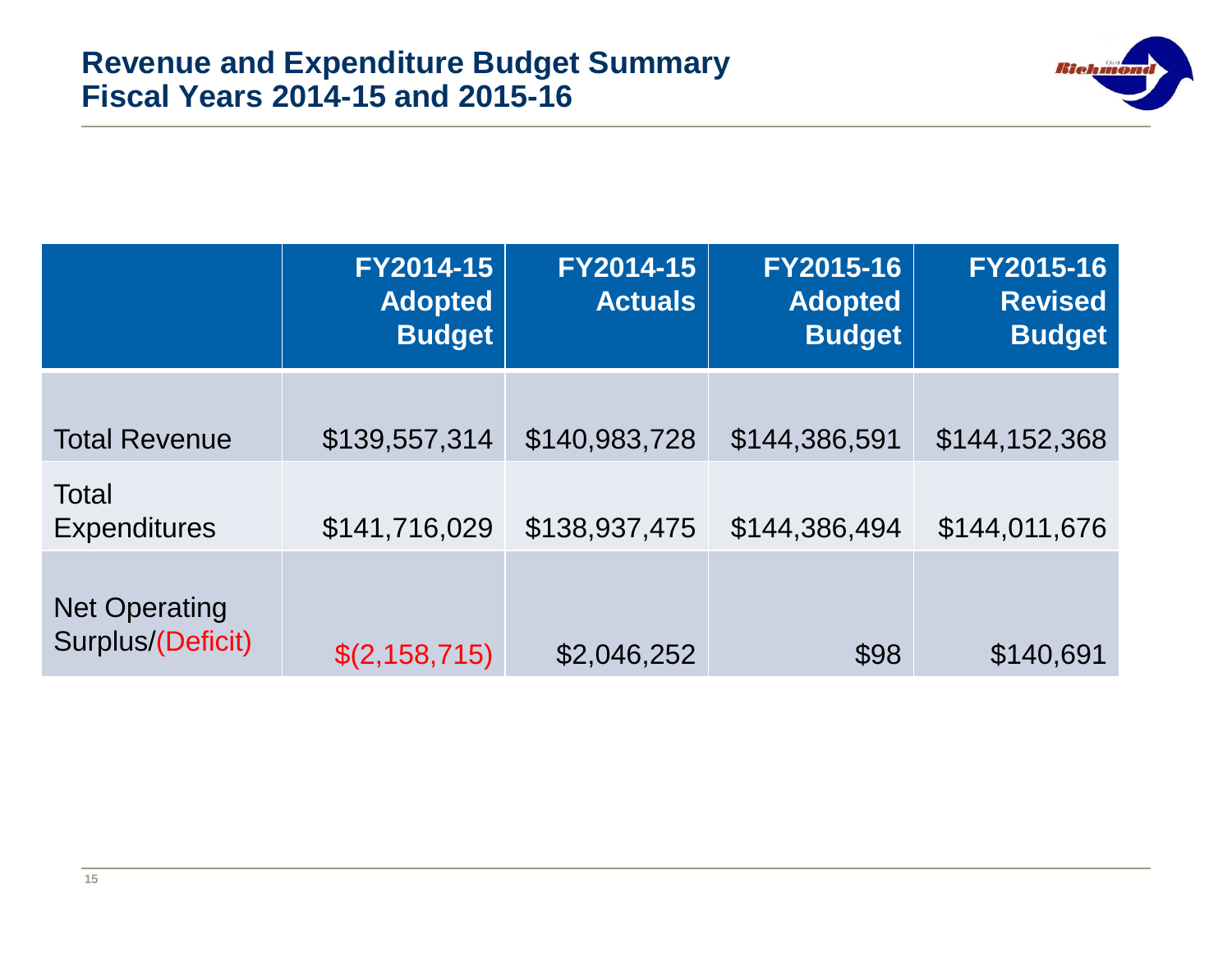#### **Labor Contracts**



| <b>Labor Contracts</b>                      |                                 |                                                                                                                                                                                                                   |  |  |  |  |  |
|---------------------------------------------|---------------------------------|-------------------------------------------------------------------------------------------------------------------------------------------------------------------------------------------------------------------|--|--|--|--|--|
| <b>Employee Bargaining Group(1)</b>         | <b>Contract Expiration Date</b> | <b>Salary Increases</b>                                                                                                                                                                                           |  |  |  |  |  |
| Fire Fighters I.A.F.F., Local 188           | June 30, 2018                   | 4.0% increase on July 1, 2015 and a 6% increase on January 1, 2016; Members to<br>contribute an additional 1% towards CalPERS commencing January 1, 2016 for a total<br>contribution of 12% by January 1, 2016    |  |  |  |  |  |
| Fire Management, RFMA                       | June 30, 2018                   | 4.0% increase on July 1, 2015 and a 6% increase on January 1, 2016; Members to<br>contribute an additional 1% towards CalPERS commencing January 1, 2016 for a total<br>contribution of 12% by January 1, 2016    |  |  |  |  |  |
| General (Part time), S.E.I.U. Local<br>1021 | March 31, 2016                  | 3% increase on July 1, 2015                                                                                                                                                                                       |  |  |  |  |  |
| General (Full time), S.E.I.U. Local<br>1021 | March 31, 2016                  | 3.03% increase on July 1, 2015 <sup>(2)</sup>                                                                                                                                                                     |  |  |  |  |  |
| Management, IFPTE Local 21                  | June 30, 2017                   | 4% increase on July 1, 2015 <sup>(3)</sup>                                                                                                                                                                        |  |  |  |  |  |
| Police Management Association               | December 31, 2016               | 1% increase on January 1, 2015, 2% increase on July 1, 2015 and 3% January 1, 2016;<br>Members to contribute an additional 1% toward CalPERS for a total contribution of 12%<br>by end of the contract term $(4)$ |  |  |  |  |  |
| Police Officers Association                 | June 30, 2016                   | 3.0% annual increase on each July in 2013, 2014 and 2015; Members to contribute an<br>additional 1% toward CalPERS                                                                                                |  |  |  |  |  |

(1) Effective January 1, 2013, all new hires are subject to PEPRA requirements. See "–Pension Plans–Pension Reform."

(2) Pursuant to the terms of the agreement, the proposed increase includes deferred 1% increases that were scheduled to take effect on each of July 1, 2014 and

January 1, 2015 and the 1% increase scheduled to take effect on July 1, 2015, plus 0.03% to compensate for compounding lost due to deferrals.

(3) Includes a deferred 2% increase that was scheduled to take effect on July 1, 2014 and a 2% increase scheduled to take effect on July 1, 2015.

(4) Includes a deferred 2% increase that was scheduled to take effect on January 1.

*Source: City of Richmond, Human Resources Department.*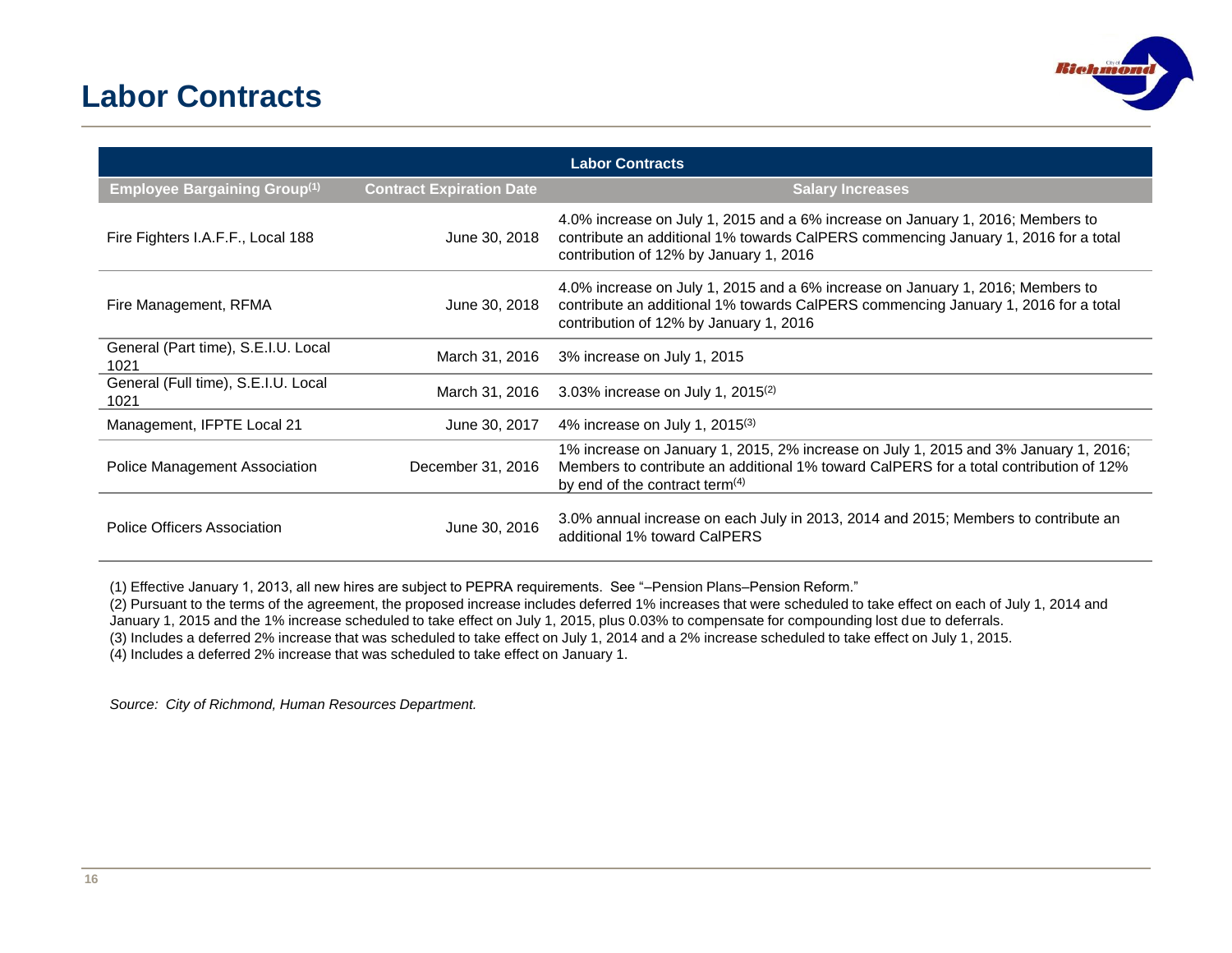#### **Ongoing and Future Priorities**



- Five-Year Forecast to be presented to City Council on December 15
	- Critical element of upcoming labor negotiations and addressing pension and OPEB funding
	- Technical assistance is being provided by the National Resource Network (PFM consulting)
	- Forecast includes financial model for scenario planning and updating
- **□Staff is continuing to examine its budget management activities:** 
	- Continue to analyze structural integrity of all funds, including funds subsidized by the General Fund
	- $\triangleright$ Implement organizational restructuring
	- Work with bargaining units to discuss future budget constraints, especially as they relate to OPEB
	- Research new revenue opportunities for new and existing projects and programs, and seek grant funds
	- Continue to take steps to eliminate General Fund subsidies for revenue-based programs
	- Work with departments to identify additional cost reductions and efficiencies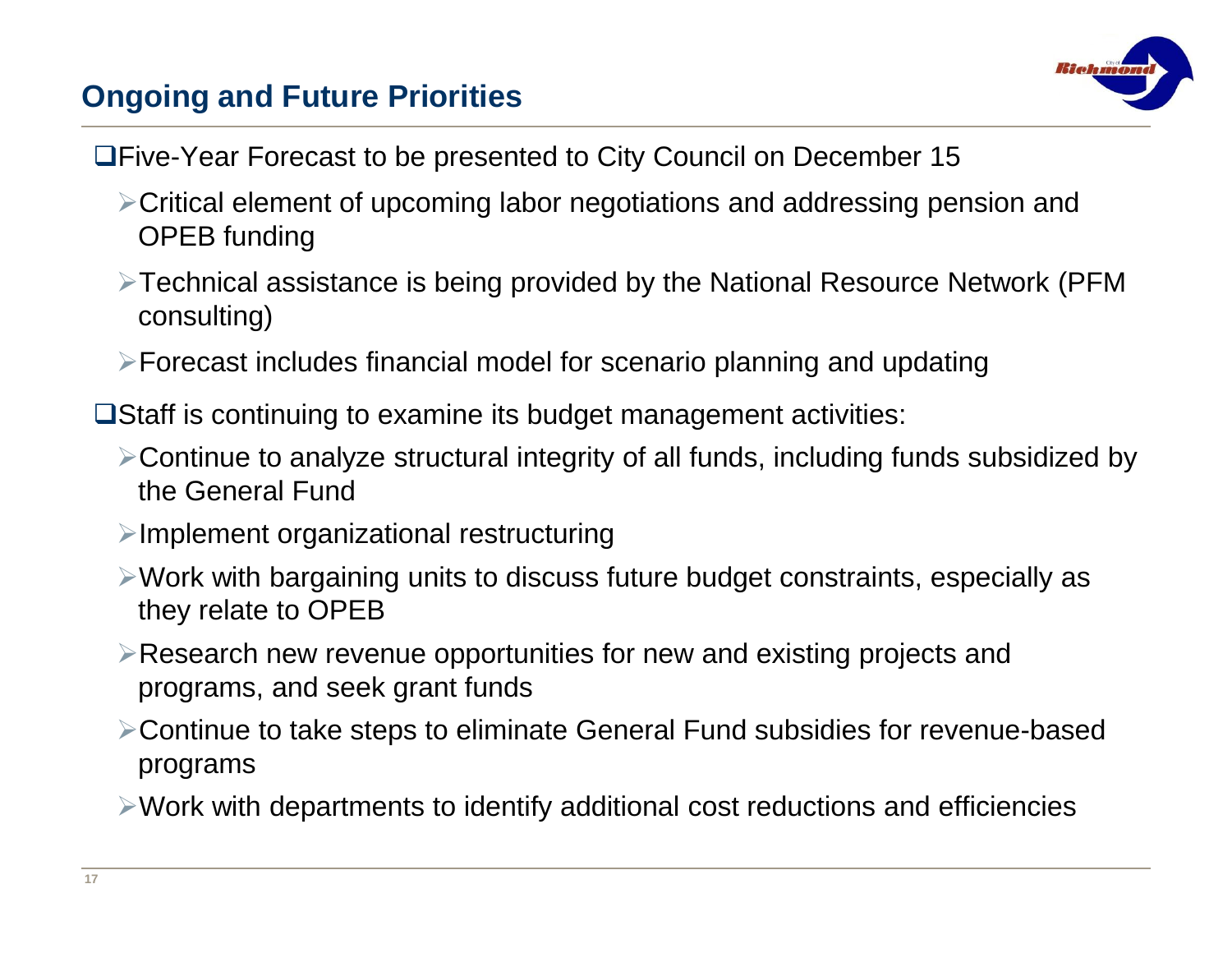## **Projected Liquidity Events During Calendar Years 2015 and 2016**

- ■Nearly \$18 million potential positive liquidity events are pending (cash to the General Fund):
	- **► \$1.7 million Housing Authority Rental Assistance Demonstration conversion** developer fee to be distributed on December 21, 2015
	- \$2.175 million distribution of excess reserves established for a solid waste joint venture with other cities will be deposited into the General Fund by December 31, 2015

*Richmo* 

- **►\$2.5 million of cash holdback from sale of Westridge Apartments expected to be** released from escrow pending expected settlement of dispute in favor of City, estimated prior to end of calendar 2016
- **≻\$2.0 million proceeds from sale of surplus property (Fire Training Center)** pending approval by Council on November 17th – proceeds estimated prior to end of calendar 2016
- \$9.5 million contracted sale of Terminal 1 expected by end of calendar 2016– will repay \$9.5 million of the \$14.8 million loan outstanding from the General Fund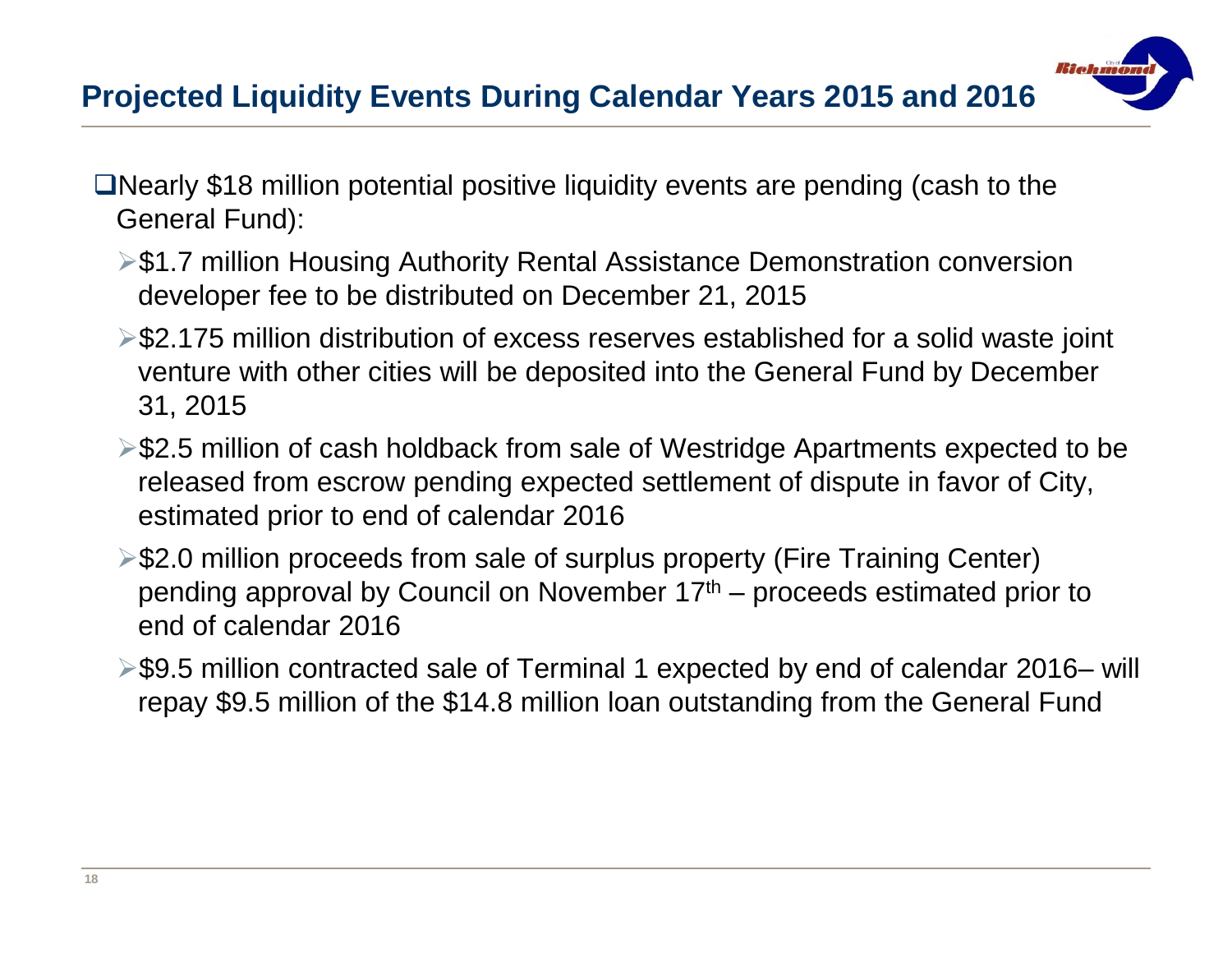



## **III. Debt Profile and Debt Management**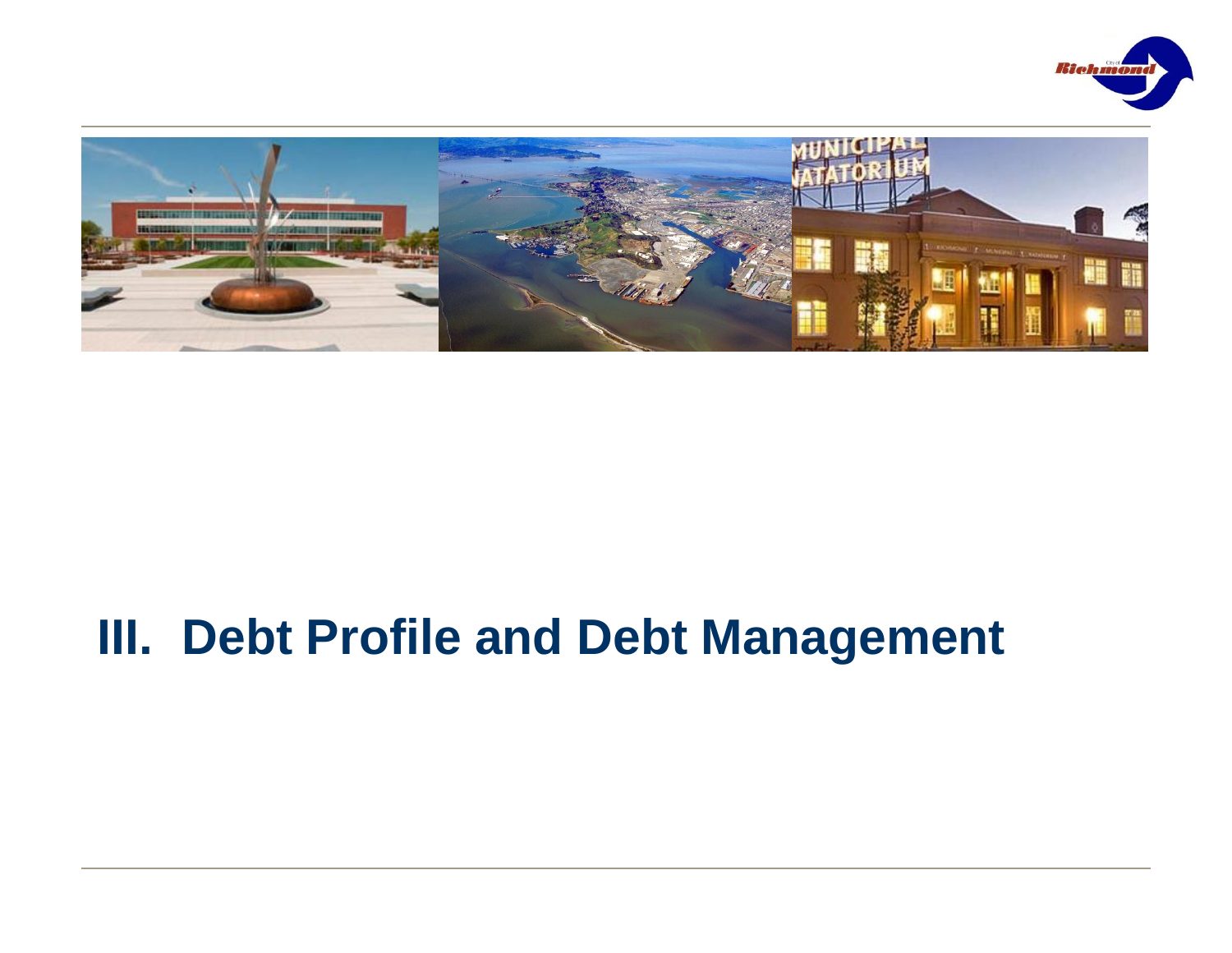

#### **Debt Profile and Annual Debt Service Requirements**

- ■All of the debt payable from the General Fund is fixed rate debt
- □POBs, payable from PTORS, are variable rate
	- **▶ Currently 100% hedged by** swaps
	- $\triangleright$  Index floaters with no credit facilities or remarketing
- Wastewater debt 36% variable
	- ▶ Backed by Union Bank LOC
	- $\geq$  100% hedged by swap

| City Obligations as of June 30, 2015           |                |                                   |                                   |                                   |                                        |  |  |  |  |
|------------------------------------------------|----------------|-----------------------------------|-----------------------------------|-----------------------------------|----------------------------------------|--|--|--|--|
| Series /<br><b>Credit Enhancement (if any)</b> | Coupon<br>Type | <b>Original</b><br>Par<br>(\$000) | <b>Outstanding</b><br>Par (\$000) | % Paid<br>from<br>General<br>Fund | % Paid from<br>Other<br><b>Sources</b> |  |  |  |  |
| Lease Revenue Bonds                            |                |                                   |                                   |                                   |                                        |  |  |  |  |
| Series 2009 (Civic Center) (AGM)               | Fixed          | \$89,795                          | \$87,235                          | 98%                               | 2%                                     |  |  |  |  |
| Series 2009A (Pt. Portrero)                    | Fixed          | 26,830                            | 26,830                            | 0%                                | 100%                                   |  |  |  |  |
| Series 2009B Taxable (Pt. Portrero)            | Fixed          | 20,280                            | 15,425                            | 0%                                | 100%                                   |  |  |  |  |
| <b>Pension Obligation Bonds</b>                |                |                                   |                                   |                                   |                                        |  |  |  |  |
| Series 1999A (MBIA/NPFG)                       | Fixed          | \$36,280                          | \$11,205                          | 0%                                | 100%                                   |  |  |  |  |
| Series 2005B-1, B-2                            | Variable       | 114,995                           | 198,718                           | $0\%$                             | 100%                                   |  |  |  |  |
| <b>Wastewater System Bonds</b>                 |                |                                   |                                   |                                   |                                        |  |  |  |  |
| 2006A (Ambac)                                  | Fixed          | \$16,570                          | \$10,735                          | $0\%$                             | 100%                                   |  |  |  |  |
| 2008A (UBOC LOC)                               | Variable       | 33,015                            | 32,935                            | 0%                                | 100%                                   |  |  |  |  |
| 2010A (AGM)                                    | Fixed          |                                   | 2,105                             | 0%                                | 100%                                   |  |  |  |  |
| 2010B (AGM)                                    | Fixed          | 41,125                            | 41,125                            | 0%                                | 100%                                   |  |  |  |  |
| Loans                                          | Fixed          | \$10,772                          | \$4,128                           | 100%                              | 0%                                     |  |  |  |  |
| <b>Capital Leases</b>                          | Fixed          | \$12,711                          | \$7,484                           | 100%                              | 0%                                     |  |  |  |  |
| <b>TOTAL</b>                                   |                | \$405,483                         | \$437,925                         |                                   |                                        |  |  |  |  |

*Note: The City does not have any General Obligation Bonds outstanding*

#### **Annual Debt Service Requirements (Fiscal Year)**

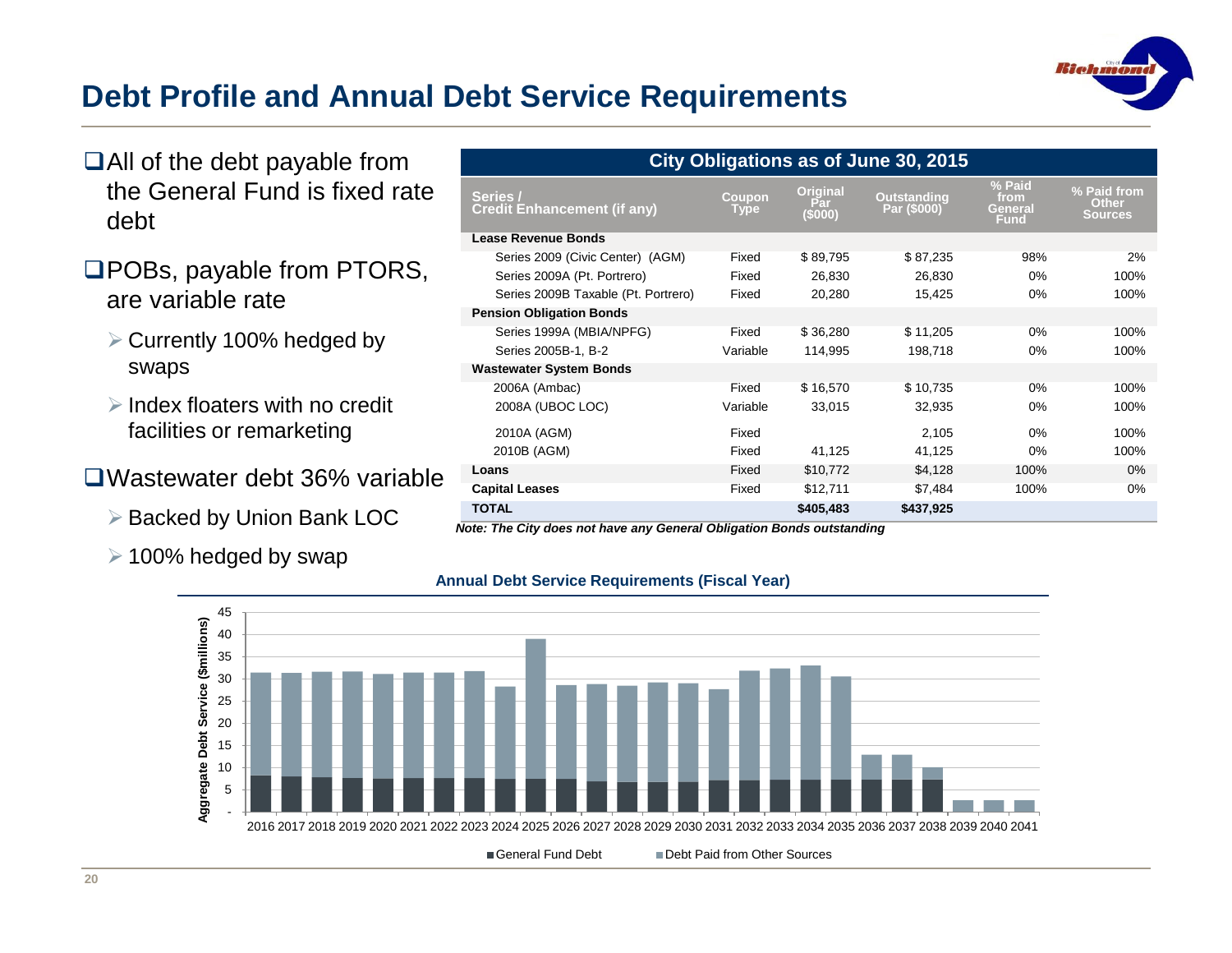# *Ilichum*

#### **Summary of Interest Rate Swap Agreements (as of October 22, 2015)**

| <b>Associated Bonds</b>                                                                                                                                          | <b>Effective/</b><br><b>Termination</b><br><b>Date</b> | <b>Initial / Current</b><br><b>Notional Amount</b> | Counterparty/<br><b>Guarantor /</b><br>Ratings (M/S/F)   | Pay          | <b>Additional Termination</b><br><b>Receive</b><br><b>Events</b> |                                                                                                            | <b>Current</b><br><b>Relevant</b><br>Rating | <b>Market Rate/Market</b><br><b>Termination</b><br>Value to City <sup>(1)</sup> |  |                          |
|------------------------------------------------------------------------------------------------------------------------------------------------------------------|--------------------------------------------------------|----------------------------------------------------|----------------------------------------------------------|--------------|------------------------------------------------------------------|------------------------------------------------------------------------------------------------------------|---------------------------------------------|---------------------------------------------------------------------------------|--|--------------------------|
| City of Richmond Taxable Pension<br>Funding Bonds Series 2005B-1 <sup>(2)</sup>                                                                                  | 8/1/13/<br>8/1/2023                                    | 66,068,745                                         | JPMorgan<br>\$75,230,476/ Chase Co. Bank<br>$Aa3/A+/A+$  | 5.71%        | 100% 3ML                                                         | City's credit rating falls<br>below BBB+/Baa1 and<br>City fails to post                                    | BBB+/Ba1                                    | 1.429%<br>(\$13,287,000)                                                        |  |                          |
| City of Richmond Taxable Pension<br>Funding Bonds Series 2005B-2 <sup>(2)</sup>                                                                                  | 8/1/2023/<br>8/1/2034                                  | 127,990,254                                        | JPMorgan<br>\$127,990,254/ Chase Co. Bank<br>$Aa3/A+/A+$ | 5.73%        | 100% 3ML                                                         | collateral; City's credit<br>rating falls below either<br><b>BBB</b> or Baa2                               |                                             |                                                                                 |  | 2.906%<br>(\$19,735,400) |
| City of Richmond Variable Rate<br>Wastewater Revenue Refunding<br>Bonds, Series 2008A(3)                                                                         | 11/23/09/<br>8/1/1937                                  | \$32,260,000/<br>32,260,000                        | Royal Bank of<br>Canada<br>Aa3/AA-/AA                    | 3.90%        | 63.42% 1ML                                                       | Wastewater bond ratings<br>fall below A-/Baa3, or<br>either ceases to rate<br>bonds                        | AA-/Baa2                                    | 1.580%<br>(\$10,093,600)                                                        |  |                          |
| <b>Richmond Community</b><br>Redevelopment Agency Subordinate<br><b>Tax Allocation Refunding Bonds</b><br>(Merged Project Areas) 2010 Series<br>A <sup>(4)</sup> | 7/12/07/<br>9/1/2036                                   | \$65,400,000/<br>52,000,000                        | Royal Bank of<br>Canada<br>Aa3/AA-/AA                    | <b>SIFMA</b> | 68% 1ML                                                          | Ratings fall below<br>BBB/Baa2, or either<br>ceases to rate such<br>bonds. Moody's does not<br>rate bonds. | А-                                          | (\$5,371,500)                                                                   |  |                          |
| <b>Richmond Joint Powers Financing</b><br>Authority Lease Revenue Refunding<br>Bonds (Civic Center) Series 2007 <sup>(5)</sup>                                   | 9/19/07/<br>8/1/2037                                   | \$101,420,000/<br>81,000,000                       | Royal Bank of<br>Canada<br>Aa3/AA-/AA                    | <b>SIFMA</b> | 68% 1ML                                                          | Rating on related bonds<br>falls below BBB or S&P<br>ceases to rate bonds                                  | <b>BBB</b>                                  | (\$8,650,500)                                                                   |  |                          |
| <b>Richmond Joint Powers Financing</b><br><b>Authority Lease Revenue Refunding</b><br><b>Bonds (Civic Center Project) Series</b><br>$2009^{(6)}$                 | 8/1/19/<br>8/1/2037                                    | \$77,315,000/<br>77,315,000                        | Royal Bank of<br>Canada<br>Aa3/AA-/AA                    | 4.80%        | 80% 3ML                                                          | Rating on related bonds<br>falls below BBB or S&P<br>ceases to rate bonds                                  | <b>BBB</b>                                  | 2.184%<br>( \$18,433,200)                                                       |  |                          |
| <b>TOTAL</b><br>Source: The Majors Group                                                                                                                         |                                                        | \$479,615,729/<br>436,633,999                      |                                                          |              |                                                                  | To be novated to RBC                                                                                       |                                             | (\$75,571,200)                                                                  |  |                          |
| As of October 22, 2015<br>All values are shown at mid-market from the perspective of the City.<br>(1)                                                            |                                                        |                                                    |                                                          |              |                                                                  | <b>To be terminated</b>                                                                                    |                                             |                                                                                 |  |                          |

(2) A pro-rata obligation of all City agencies and the General Fund.

(3) An obligation of the Wastewater Enterprise Fund.

(4) Originally, an obligation of the Richmond Community Redevelopment Agency, now an obligation of the RCRA Successor Agency. See "–Dissolution of the Richmond Community Redevelopment Agency."

(5) An obligation of the General Fund.

(6) In accordance with the Swap Policy, on July 10, 2014, the Authority entered into an agreement (the "2014 Swaption") with the Royal Bank of Canada ("RBC"). Pursuant to the terms of the 2014 Swaption, the City sold a cash-settled option to RBC in order to capture the approximate value of the City's early redemption rights with respect to the Richmond Joint Powers Financing Authority Lease Revenue Refunding Bonds (Civic Center Project), Series 2009 without incurring the negative arbitrage costs associated with an advance refunding.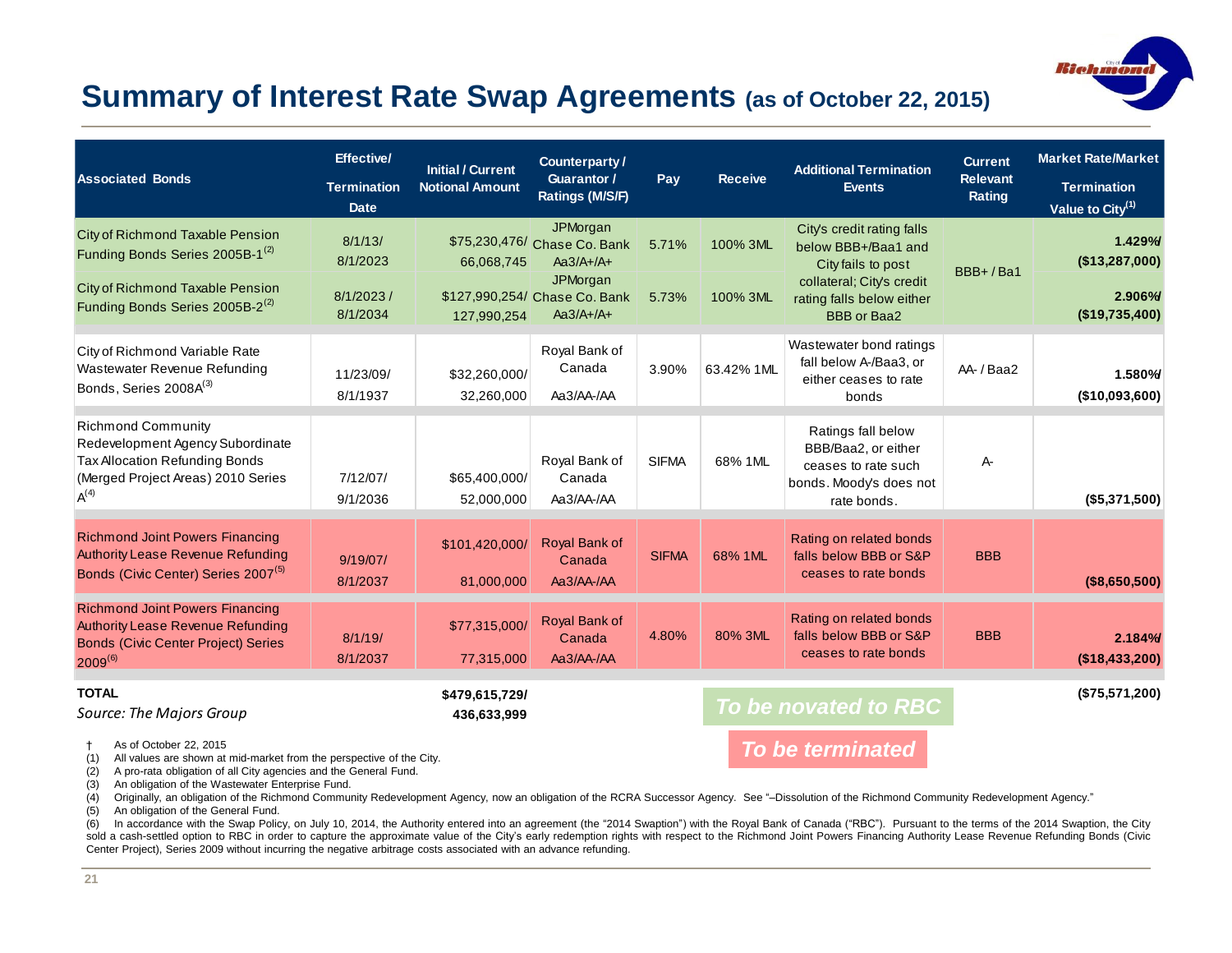



## **IV. Closing Remarks**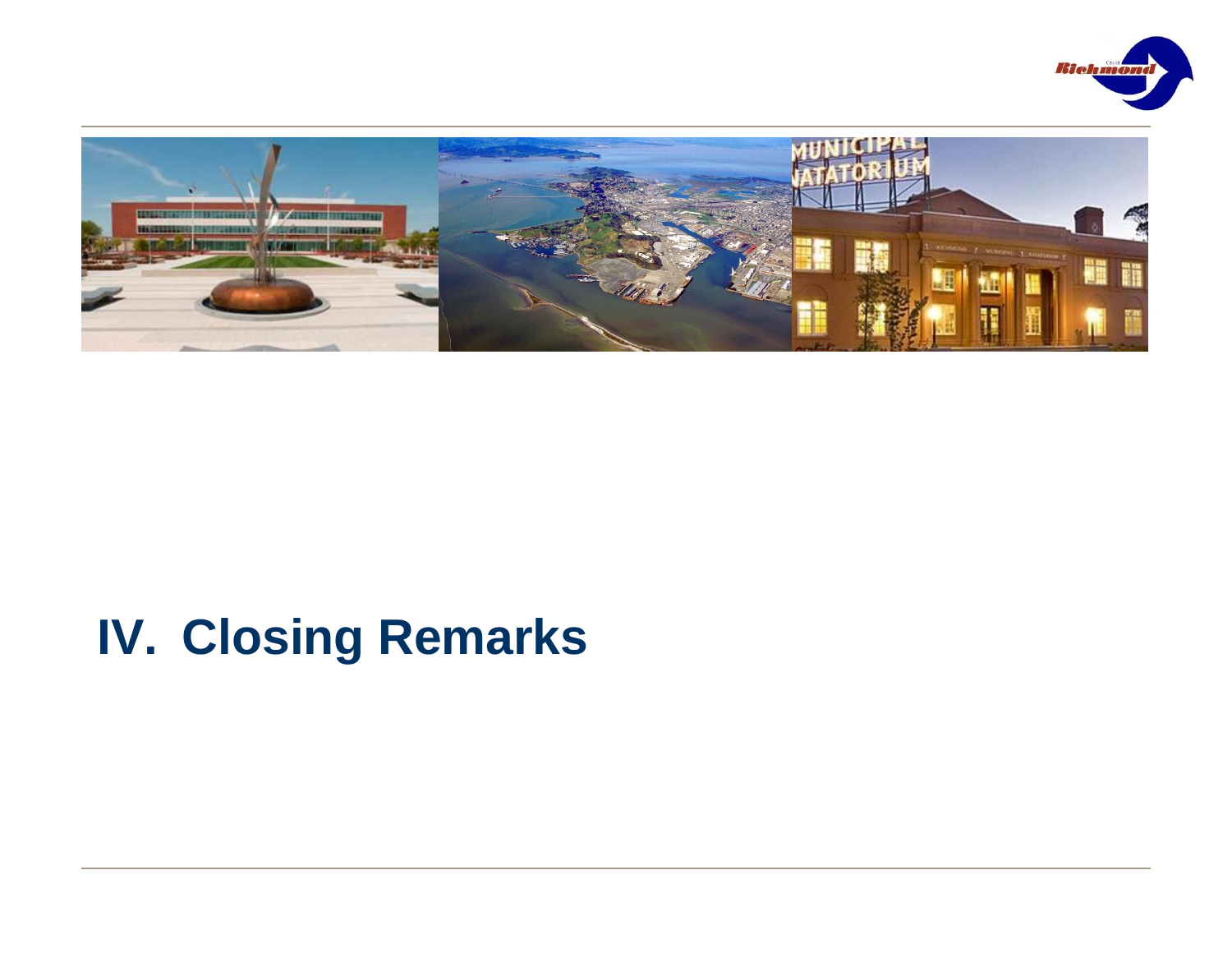

### **Managing the City's Finances**

| <b>Areas of Focus / Challenges</b>                            | <b>Current Status</b>                                                                                                                                                                               | <b>Planning for the Future</b>                                                                                                                               |
|---------------------------------------------------------------|-----------------------------------------------------------------------------------------------------------------------------------------------------------------------------------------------------|--------------------------------------------------------------------------------------------------------------------------------------------------------------|
| <b>Bringing Operations Into Balance</b>                       | • FY2014-15 ended with more than \$2 million<br><b>General Fund surplus</b><br>• FY2015-16 budget balanced and tracking<br>on budget                                                                | Five-year forecast will inform labor<br>negotiations and aid in long-term<br>planning                                                                        |
| Deficits in Operating Funds                                   | • Cost Recovery departments no longer<br>accumulating deficits                                                                                                                                      | • Future surplus funds will be returned to<br>the General Fund                                                                                               |
| <b>Revenue Volatility and</b><br><b>Concentrated Tax Base</b> | • Tax base still highly concentrated in<br>Chevron, but new distribution centers<br>added in last 1.5 years will diversify tax<br>base and employment in Richmond<br>• AV and sales tax are growing | • UC Berkeley Global Campus and Shea<br>Homes/South Shore Specific Plan<br>• \$1 billion Chevron modernization project<br>will increase AV and concentration |
| Derivative and Variable Rate<br>Portfolios                    | • POBs are indexed floaters - no bank credit<br>or renewal risks<br>• All variable rate debt is hedged by swaps<br>• Moody's downgrade affects POB swaps                                            | • Novation of POB swaps removes<br>immediate ATE and eliminates Moody's<br>• Civic Center swaps terminated, leaving<br>POB swap as only GF swap              |
| <b>Outstanding General Fund Loans</b>                         | • \$15 million outstanding Port loan<br>• \$1.9 million outstanding storm water loan                                                                                                                | • Terminal 1 contract sale will repay \$9.5<br>million of Port Ioan                                                                                          |
| <b>Wastewater Enterprise</b>                                  | FY2015-16 budget shows cash funding of<br>capital projects<br>• Budget does not assume rate increases                                                                                               | • Rate increase of 6.8% per year for five<br>years approved by City Council<br>• City is currently pursuing SRF loans for<br>capital projects                |
| <b>Pension and OPEB Liabilities</b>                           | • Increased PERS contributions included in<br>FY2015-16 budget<br>• Funded status ~77% for both plans<br>• Paying OPEB Normal Cost                                                                  | • City Council has an adopted policy<br>regarding use of one-time revenues to<br>make OPEB payments                                                          |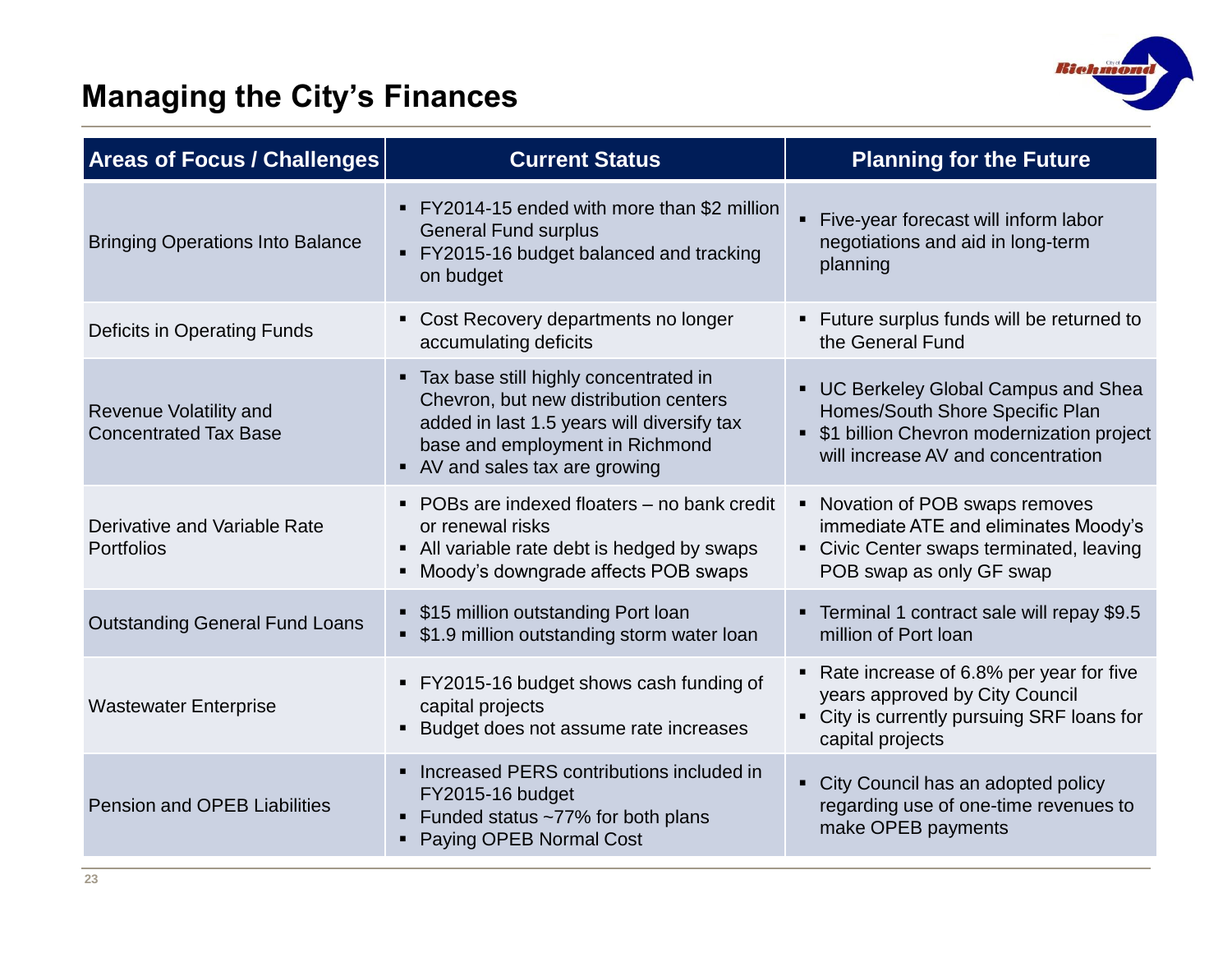#### **Summary**



- $\Box$  The City has worked hard to maintain services to residents during and in the aftermath of the Great Recession, which has led to several years of budgetary deficits
- FY2014-15 has ended on a positive note, with surpluses and growing fund balances
- $\Box$  The City made hard choices to deliver a FY2015-16 budget that does not rely on reserves, despite the implementation of negotiated salary increases
	- $\geq$  14 of 16 City departments reduced expenditures, including the elimination of 28 positions (mostly vacant), for a total reduction of budgeted positions of 184 since FY2008-09
	- Year to date budget performance monitored closely and generally tracking on budget

 $\Box$  The City is taking several steps to ensure financial sustainability, including:

- Termination of Civic Center swaps and novation/amendment of POB swaps to remove contingent liquidity risk
- **EXE-Instatement of Five Year Forecast practice**
- $\triangleright$  No new long-term debt and swap transactions backed by the General Fund
- $\triangleright$  Management activities to identify additional cost reductions and revenue enhancements
- The future holds many promising developments for Richmond
	- Up to approximately \$18 million of potential transactions would add to General Fund cash reserves
	- $\triangleright$  Economy is improving, with record low unemployment and increasing home values
	- $\triangleright$  Economy and tax base are diversifying with addition of new companies
	- $\triangleright$  Economic development projects will add to the City's tax and revenue base